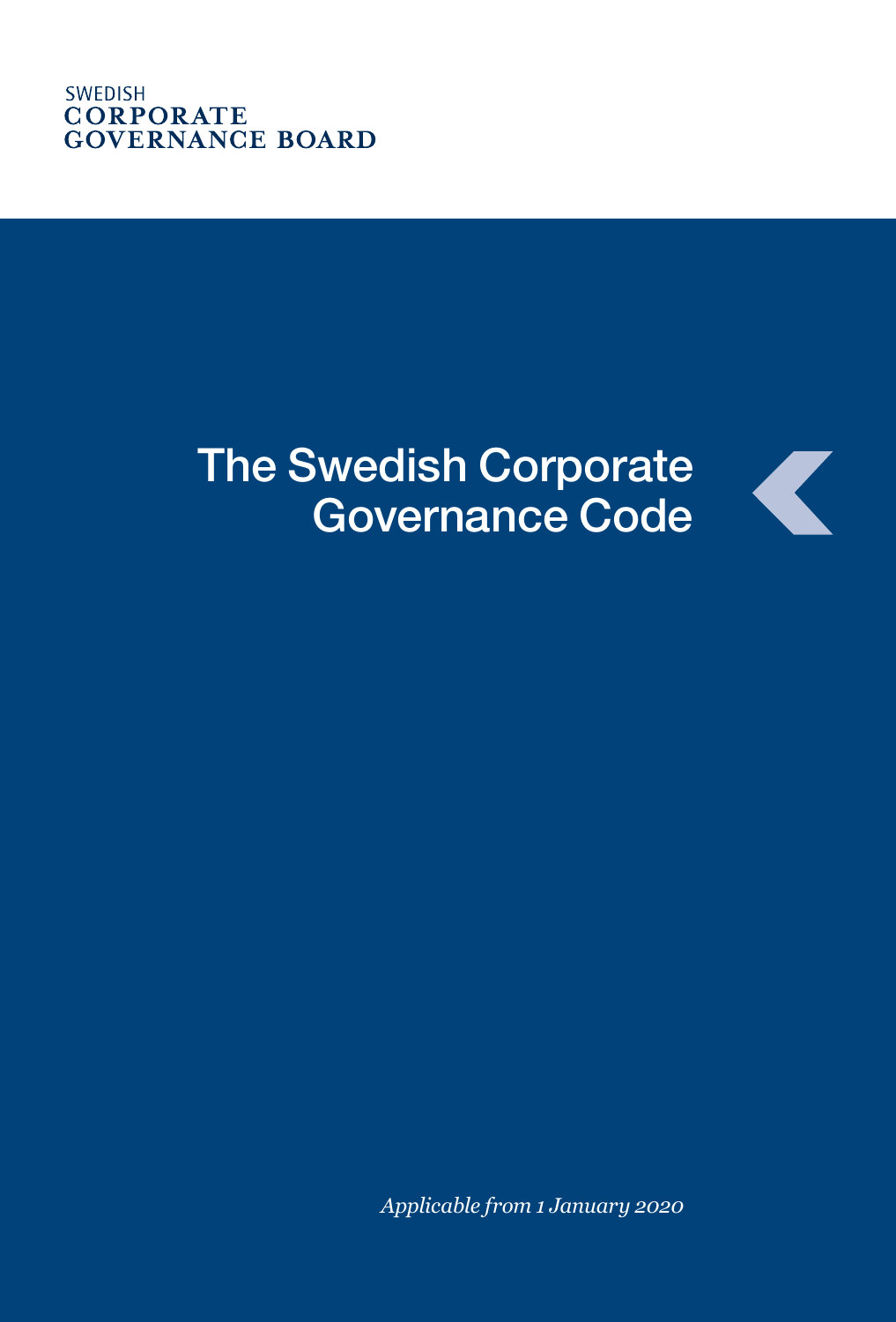## **Content**

|    | <b>Foreword</b>                                                          | 1              |
|----|--------------------------------------------------------------------------|----------------|
| ı. | <b>The Swedish Corporate Governance Code</b>                             | 2              |
| 1  | Aims                                                                     | 2              |
| 2  | Target group                                                             | $\overline{2}$ |
| 3  | <b>Guiding principles</b>                                                | 3              |
| 4  | The role of the Corporate Governance Board in<br>Swedish self-regulation | 3              |
| 5  | The structure and content of the Code                                    | 4              |
| н. | The Swedish corporate governance model                                   | 6              |
| 1  | The ownership role                                                       | 7              |
| 2  | The shareholders' meeting                                                | 8              |
| 3  | The board of directors                                                   | 9              |
| 4  | The chief executive officer                                              | 10             |
| 5  | The statutory auditor                                                    | 10             |
| Ш. | <b>Rules for corporate governance</b>                                    | $12 \,$        |
| 1  | The shareholders' meeting                                                | 13             |
| 2  | The nomination committee                                                 | 14             |
| 3  | The tasks of the board of directors                                      | 17             |
| 4  | The size and composition of the board                                    | 17             |
| 5  | The tasks of directors                                                   | 20             |
| 6  | The chair of the board                                                   | 21             |
| 7  | <b>Board procedures</b>                                                  | 22             |
| 8  | Evaluation of the board of directors and<br>the chief executive officer  | 23             |
| 9  | Remuneration of the board and executive management                       | 24             |
| 10 | Information on corporate governance,<br>sustainability and remuneration  | 26             |

This publication can be downloaded or ordered free of charge from the Board's website www.corporategovernanceboard.se

The English language version of the Swedish Corporate Governance Code is a translation of the original Swedish text. Where possible differences in interpretation or errors in translation exist, the Swedish text is to take precedence.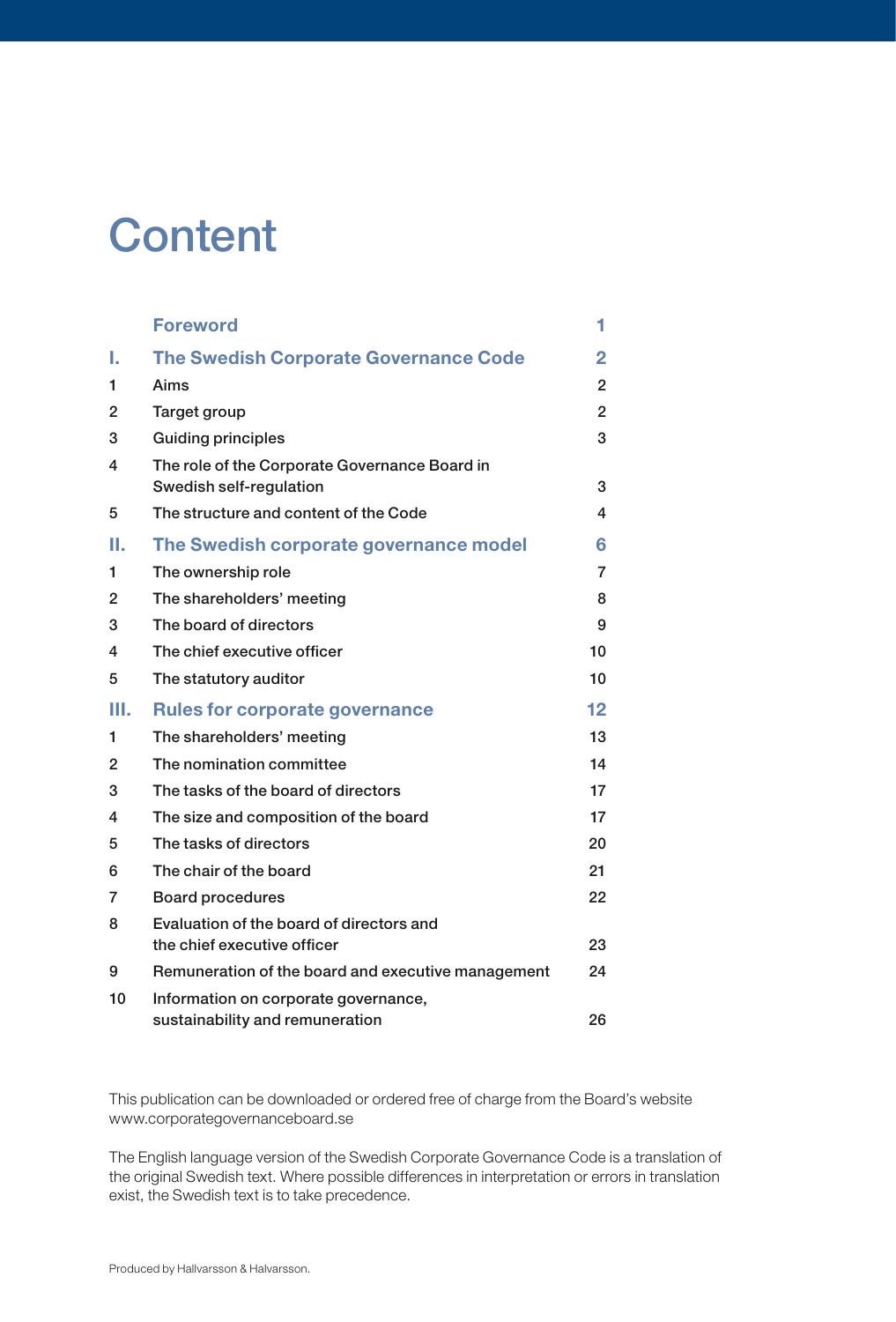## Foreword

This revised Swedish Corporate Governance Code comes into force on 1 January 2020, but with some transitional rules which mean that some of the changes do not need to be applied until a later date.

The current Code came into force on 1 December 2016. In view of the time that has elapsed since the last revision, the Swedish Corporate Governance Board conducted several roundtable discussions in 2018 and 2019, as well as an open referral procedure to identify the need for any amendments to the rules. The overall conclusion from these activities is that the Code works well on the whole, and that no major changes are required, but that there are reasons to review some of the details in the Code.

The Board has continued its efforts to streamline the Code and remove rules that are perceived as unnecessary or that repeat what is already applicable by law. Another reason for a review is the continuing work of the European Commission in the field of corporate governance, primarily the directive on amendments to the shareholders' rights directive. The wording of the rules on nomination committees has been the subject of discussion, as has the role of the company board when it comes to sustainability issues and the purpose of the company. The Board wishes to emphasize that, unless otherwise specified in its articles of association, the purpose of a company is to generate profit for distribution among its shareholders. However, in order for a company to have the freedom to conduct its business in the best possible way for long-term sustainable value creation, it is that company's responsibility to ensure that society continues to have confidence and trust in its business and operations.

A draft revised Code was published for open referral in October 2019. By the closing date in November 2019, just over twenty referral responses had been received. The Corporate Governance Board then compiled and analysed the responses it had received. Following this process, the revised Code text was finalised, and it was published on the Board's website on 1 December 2019. The views and suggestions that were submitted were of great help in this work.

Stockholm, November 2019

Arne Karlsson Chair of the Swedish Corporate Governance Board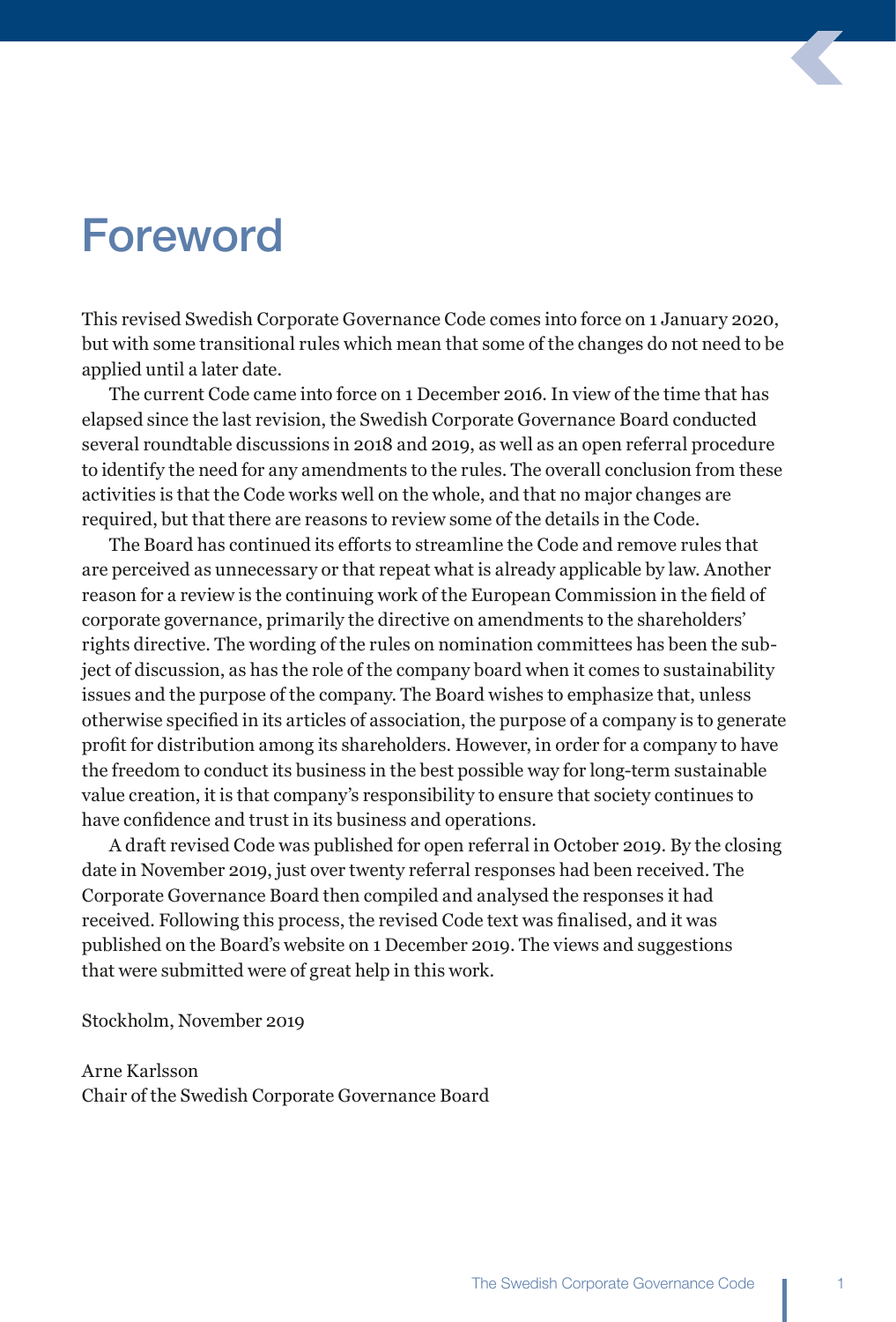## I. The Swedish Corporate Governance Code

#### 1 Aims

Good corporate governance means ensuring that companies are run sustainably, responsibly and as efficiently as possible on behalf of their shareholders. The confidence of legislators and the public that companies act sustainably and responsibly is crucial if companies are to have the freedom to realise their strategies to create value. The confidence of existing and potential shareholders that such is the case is crucial to their interest in investing in companies, thus securing corporate Sweden's freedom to develop and its supply of competence and venture capital.

The aim of the Swedish Corporate Governance Code, ("the Code"), is to improve confidence in Swedish listed companies by promoting positive development of corporate governance in these companies. The Code acts as a complement to legislation and other regulations by specifying a set of norms for good corporate governance at a higher level of ambition than the statutory regulation. However, this norm is not mandatory. Companies may deviate from individual rules, providing they report each deviation, describe their own solution and explain why. In this way, the actors in the market can form their own opinions on the solution the company has chosen.

Another aim of the Code is to provide an alternative to legislation. The Swedish Corporate Governance Board, ("the Board"), believes that self-regulation is often preferable to legislation and regards it as its duty to promote the role of self-regulation within the field of corporate governance. The Code is the primary instrument for this.

#### 2 Target group

As of 2008, the target group for the Code is all companies whose shares or depositary receipts are listed on a regulated market in Sweden. At present, there are two regulated markets in Sweden, Nasdaq Stockholm and NGM Equity.

The companies listed on these markets are of varying size and complexity, ranging from large, globally active companies to small entrepreneur-led companies. The Code is applicable to the full spectrum of these companies and their greatly differing circumstances. This places great demands on the Code to allow flexibility when applying individual rules in practice, but also on companies to dare to choose solutions other than those specified in the Code and to explain these deviations when they feel they are justified.

The Code may also be applied voluntarily by other listed and non-listed companies.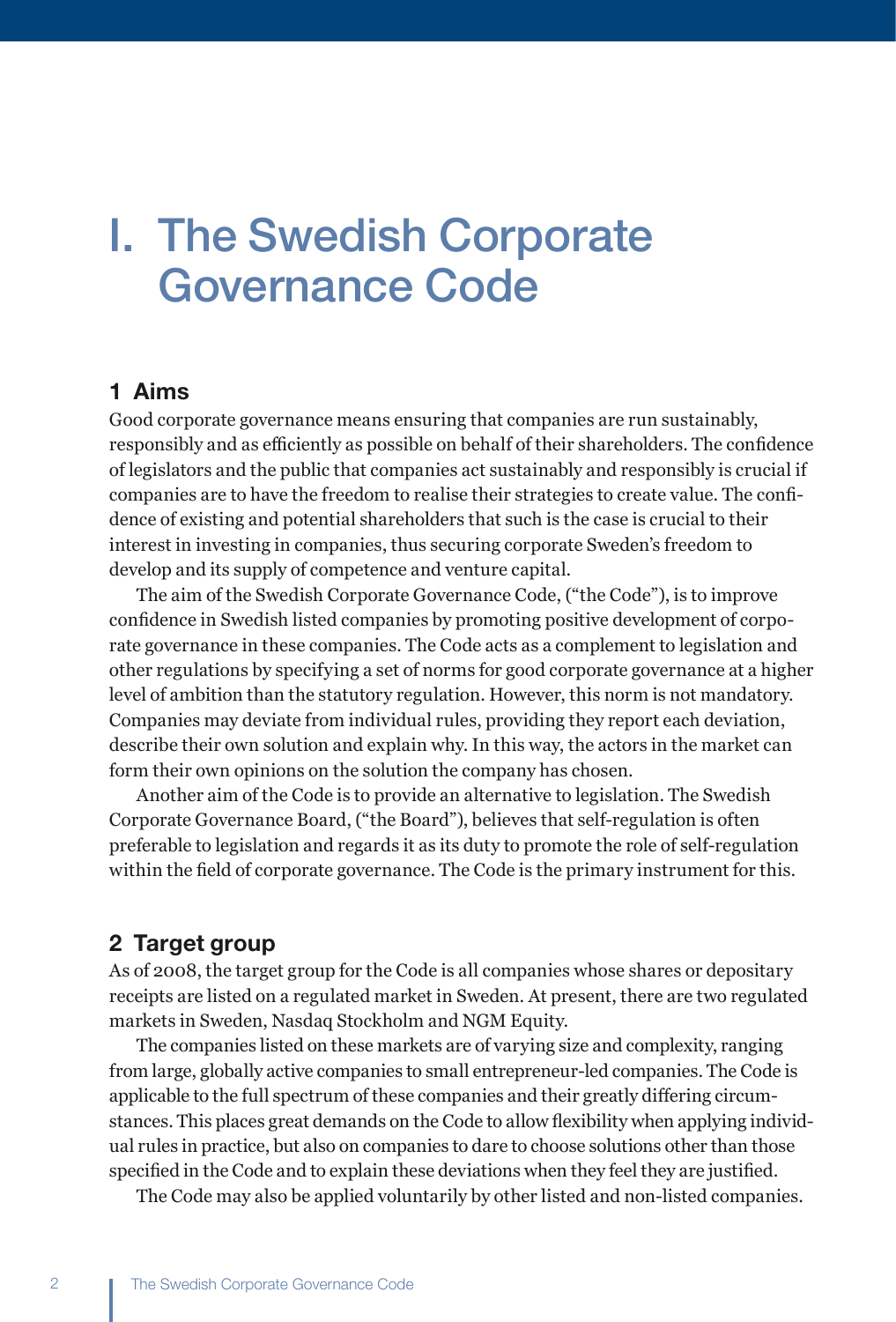### 3 Guiding principles

The Board's mission is to ensure that the Swedish Corporate Governance Code fulfils the aims set out above. In concrete terms, this means that the Code is to

- provide a clear norm for good corporate governance in all stock exchange listed companies based on established and accepted principles,
- facilitate good corporate governance in listed companies without causing unnecessary administration or unjustifiable expense, and
- be sufficiently ambitious to provide an alternative to legislation in areas where selfregulation is preferable.

An additional stated goal is to ensure that the Code provides improved conditions for increased harmonisation of corporate governance in the Nordic countries.

When the Code was originally developed, the Code Group, the body which developed the Code, defined a number of guiding principles for its work. The Corporate Governance Board shares the values expressed by these principles, which result in a Code that aims to

- create good conditions for active and responsible ownership,
- safeguard a clear and well-balanced division of roles and responsibilities between owners, boards and executive management,
- ensure that the principle of equal treatment outlined in the Swedish Companies Act is applied in practice, and
- create as much transparency as possible towards shareholders, the capital markets and society in general.

### 4 The role of the Corporate Governance Board in Swedish self-regulation

The Corporate Governance Board's mission is to promote good corporate governance in companies listed in Sweden, primarily through managing and administrating the Code. This means that the Board monitors and analyses the practical application of the Code and makes any changes deemed required on this basis. The Board is one of the four bodies that constitute the Association for Generally Accepted Principles in the Securities Market, a non-profit association set up by a number of organisations within the corporate sector to create a single structure for self-regulation within the field.

The Board's task in self-regulation is to set norms for good corporate governance in stock exchange listed companies. The Board does not, however, have a supervisory or adjudicatory role regarding how individual companies apply the Code. The Swedish Securities Council, whose role is to promote good practice on the securities market, may on request issue rulings on how the Code should be interpreted. The task of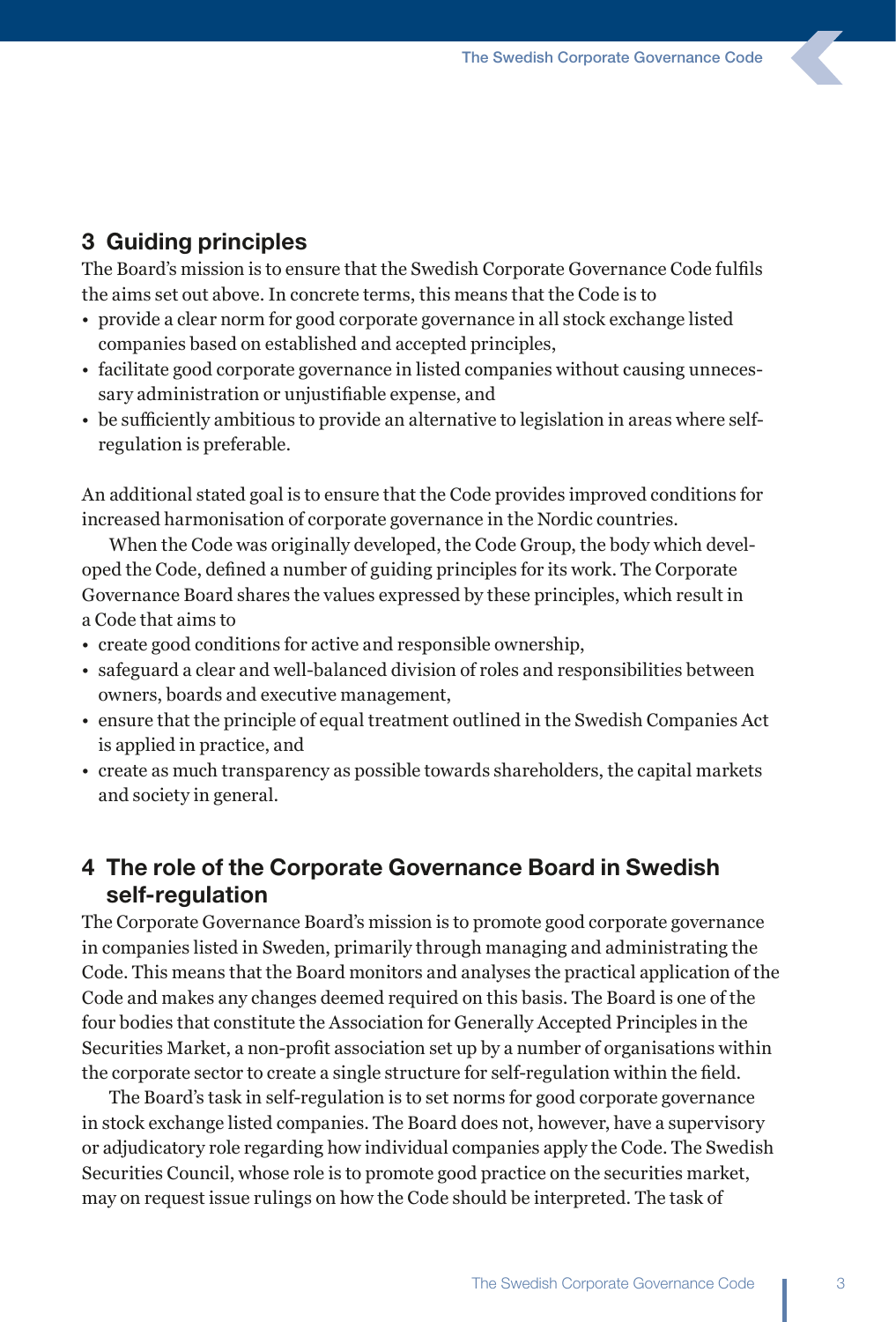monitoring and ensuring that companies apply the Code in a satisfactory manner is a matter for the stock exchanges on which their shares or depositary receipts are traded. Unless the company's auditor has been asked to conduct a more detailed examination, the minimum requirement is that the auditor examine whether a corporate governance report has been produced and that certain information contained in the corporate governance report complies with that which appears in the rest of the company's annual report or, if the corporate governance report is a separate document from the annual report, that it complies with the annual report in its entirety. The same applies to the company's sustainability reporting. Judgements on the extent to which individual companies' decisions to comply with or deviate from the rules of the Code inspire confidence on the part of investors are in the hands of the actors in the capital markets.

#### 5 The structure and content of the Code

The Code deals with the decision-making system through which shareholders directly or indirectly govern a company. The main emphasis is on boards of directors in their role as central players in corporate governance.

As regards shareholders, the line is drawn at shareholders' meetings. Issues such as the interplay between owners and the rules and workings of the stock market are not covered, nor are issues regarding companies' relationships with other stakeholders than those that fall within the mission of the board to manage the company on behalf of the shareholders. These issues are felt to be beyond the framework of an ownerorientated view of corporate governance.

The Code forms part of the self-regulation of corporate sector. It defines a norm for good corporate governance at a more ambitious level than the minimums specified in the Companies Act and other statutory regulation. The key to this is the "comply or explain" mechanism. This means that companies are not obliged to comply with every rule in the Code at all times, but are allowed the freedom to choose alternative solutions which they feel are better suited to their particular circumstances, as long as they openly report every deviation, describe the alternative solution they have chosen and explain their reasons for doing so. In this way, the Code specifies what is often, but not necessarily always, regarded as good corporate governance practice. For individual companies, however, alternative solutions to those contained in the Code may well result in better corporate governance. One or more deviations from the Code does not therefore indicate poorer corporate governance. In many cases, explanations of non-compliance may show that the company has carefully considered its corporate governance processes and found the solutions it finds best in each case.

Most of the rules in the Code are formulated in such a way as to allow non-compliance to be identified objectively and explained. For pedagogical reasons, the Code also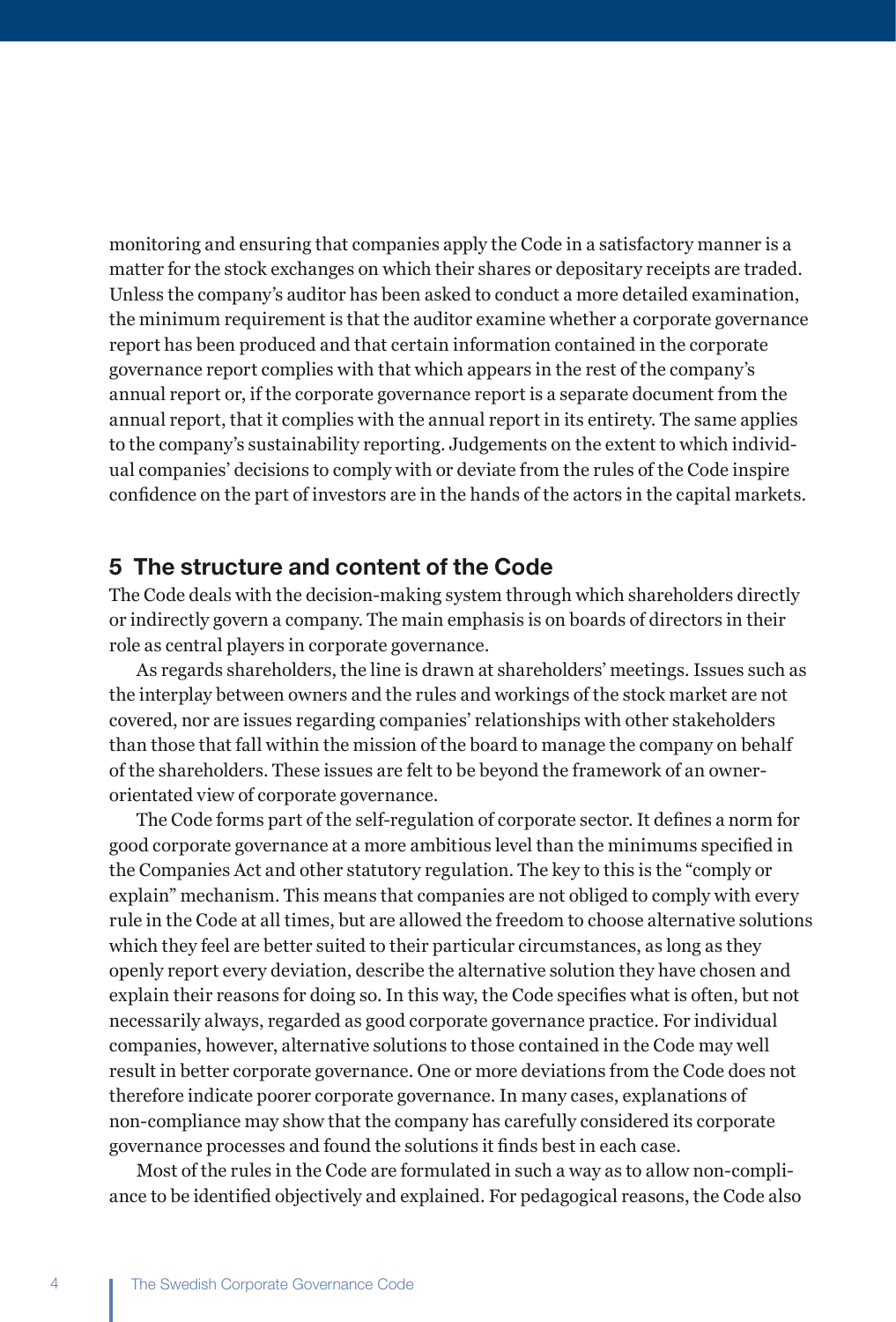contains certain rules for which compliance cannot be verified objectively and any non-compliance is therefore unlikely to be reported. This is stated in the text of these particular rules. Similarly, the Code contains some rules which to a greater or lesser extent can be regarded as logical consequences of legal or regulatory requirements. This does not mean, of course, that companies can choose to ignore provisions of legislation or mandatory stock exchange regulations by referring to the Code's comply or explain mechanism.

The actual Code consists of a set of numbered rules in section III. It is with regard to these rules that companies applying the Code must decide to comply or explain, (with the exception of the information requirements in chapter 10, where there is no acceptance of non-compliance by providing an explanation for those companies that apply the Code). To avoid uncertainty about the requirements, the terms "is to" or "may" are used throughout. This revised Code comes into force on 1 January 2020 and is applicable from that date.

Code rule 10.3 is to be applied from 1 January 2020 until 31 December 2020 as follows:

*10.3. The company is to have a section of its website devoted to corporate governance matters, where the company's ten most recent corporate governance reports are to be posted, together with that part of the audit report which deals with the corporate governance report or the auditor's written statement on the corporate governance report.*

*The corporate governance section of the website is to include the company's current articles of association, along with any other information required by the Code. It is also to include information regarding:*

- *members of the board, the chief executive officer and the company auditor,*
- *– the company's instructions to the nomination committee, and*

*– a description of the company's system for variable remuneration to senior executives and for any and all outstanding share and share price related incentive programmes.*

*The corporate governance section of the website is also to include a report on the results of the evaluation carried out in accordance with the second and third bullets in rule 9.1. This is to be posted on the website no later than three weeks before the annual general meeting.*

Code rules 10.5 and 10.6 are applicable from the date of the company's first annual general meeting held after 31 December 2020.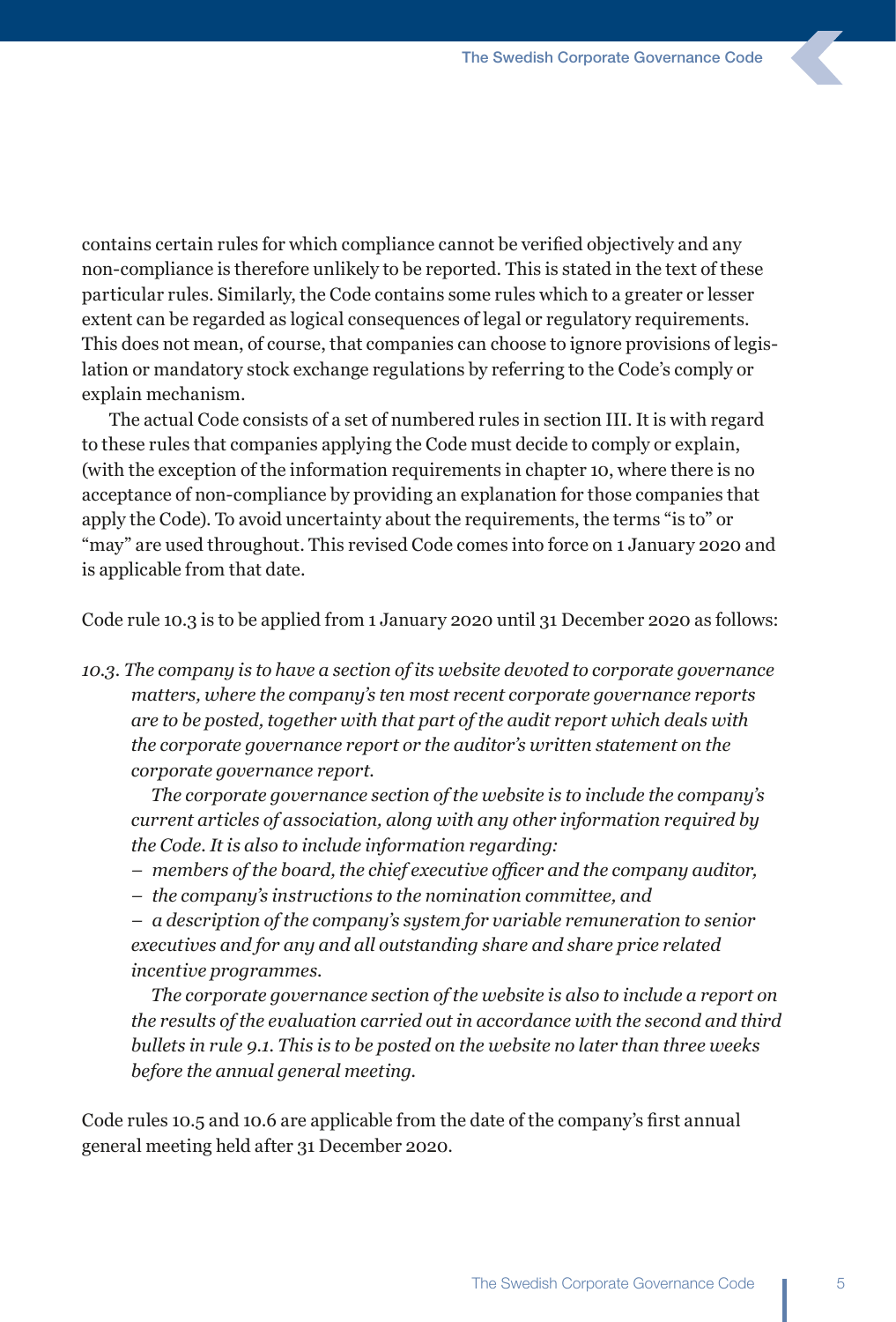## II. The Swedish corporate governance model

Corporate governance in Swedish stock exchange listed companies is regulated by a combination of written rules and generally accepted practices. The framework includes the Swedish Companies Act and the Swedish Annual Accounts Act, supported by the Swedish Code of Corporate Governance and the rules of the regulated markets on which shares are admitted to trading, as well as recommendations and statements from the Swedish Financial Reporting board, rulings by the Swedish Securities Council on what constitutes good practice in the Swedish securities market and the Council for Swedish Financial Reporting Supervision's review of the financial reports of Swedish listed companies.

The Companies Act contains general regulations about the organisation of companies. The Act specifies which governance bodies are to exist in a company, the tasks of each body and the responsibilities of the people in each of these positions. The Code complements the Act by placing higher demands on companies regarding certain matters, while simultaneously allowing them to deviate from rules in individual cases if it is deemed that this will lead to better corporate governance, ("comply or explain").

The Companies Act stipulates that companies must have three decision-making bodies in a hierarchical relationship to one another: the shareholders' meeting, the board of directors and the chief executive officer. There must also be a control body, the statutory auditor, which is appointed by the shareholders' meeting. See illustration.

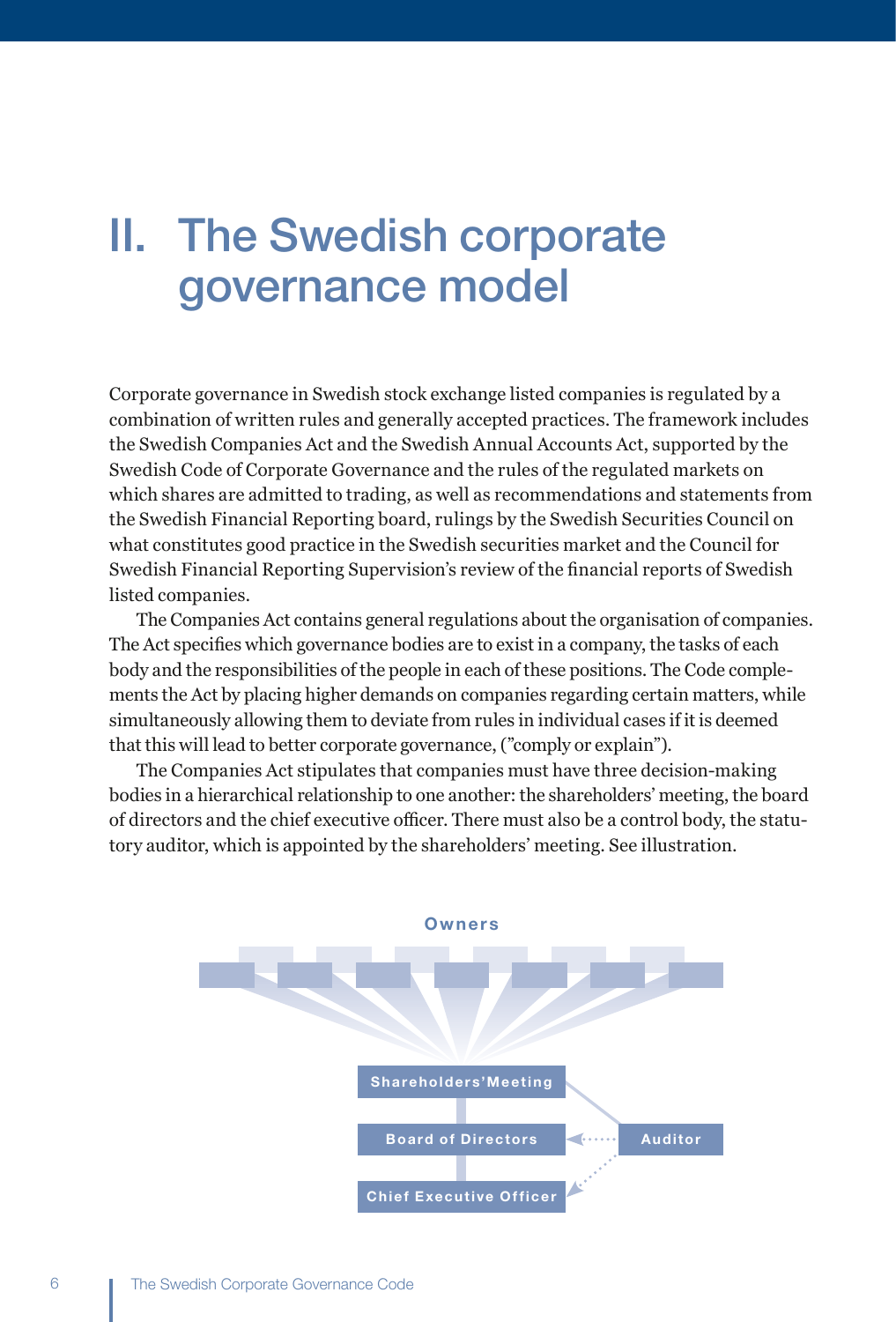#### 1 The ownership role

The preparatory documents to the Swedish Companies Act emphasise the importance of active ownership. Shareholders provide the business sector with risk capital, but they also contribute to the efficiency and dynamism of individual companies and the business sector in general by buying and selling shares, as well as by participating in and exercising influence at shareholders' meetings. Active shareholder participation promotes a healthy balance of power between owners, the board and the executive management.

The shareholders set their own requirements for the companies in which they have invested. In recent years, increasing numbers of investors have come to regard issues such as sustainability, diversity and gender equality, as well as the views of their customers, their employees and society in general, as conditions for the commercial success of their companies.

Ownership structure on the Swedish stock market differs significantly from that in countries such as the United Kingdom or the United States. While the majority of listed companies in those countries have a very diverse ownership structure, ownership in Sweden is often concentrated to single or small numbers of major shareholders, as is the case in many other continental European countries. In around half of listed companies, these shareholders strengthen their positions further through holdings of shares with greater voting rights. They often play an active ownership role and take particular responsibility for the company, for example by sitting on the board of directors. A particular characteristic of Swedish corporate governance is the engagement of shareholders in the nomination processes for boards of directors and auditors, which they exercise through their participation in companies' nomination committees. Nomination committees are not regulated by the Companies Act, but by the Code. A Swedish nomination committee is not a sub-committee of the board, but a drafting body for the shareholders' meeting made up of members who are appointed by the company's owners.

Swedish society takes a positive view of major shareholders taking particular responsibility for companies by using seats on boards of directors to actively influence governance. At the same time, major holdings in companies must not be misused to the detriment of the company or the other shareholders. The Companies Act therefore contains a number of provisions which offer protection to minority shareholders, such as requiring qualified majorities for a range of decisions at shareholders' meetings.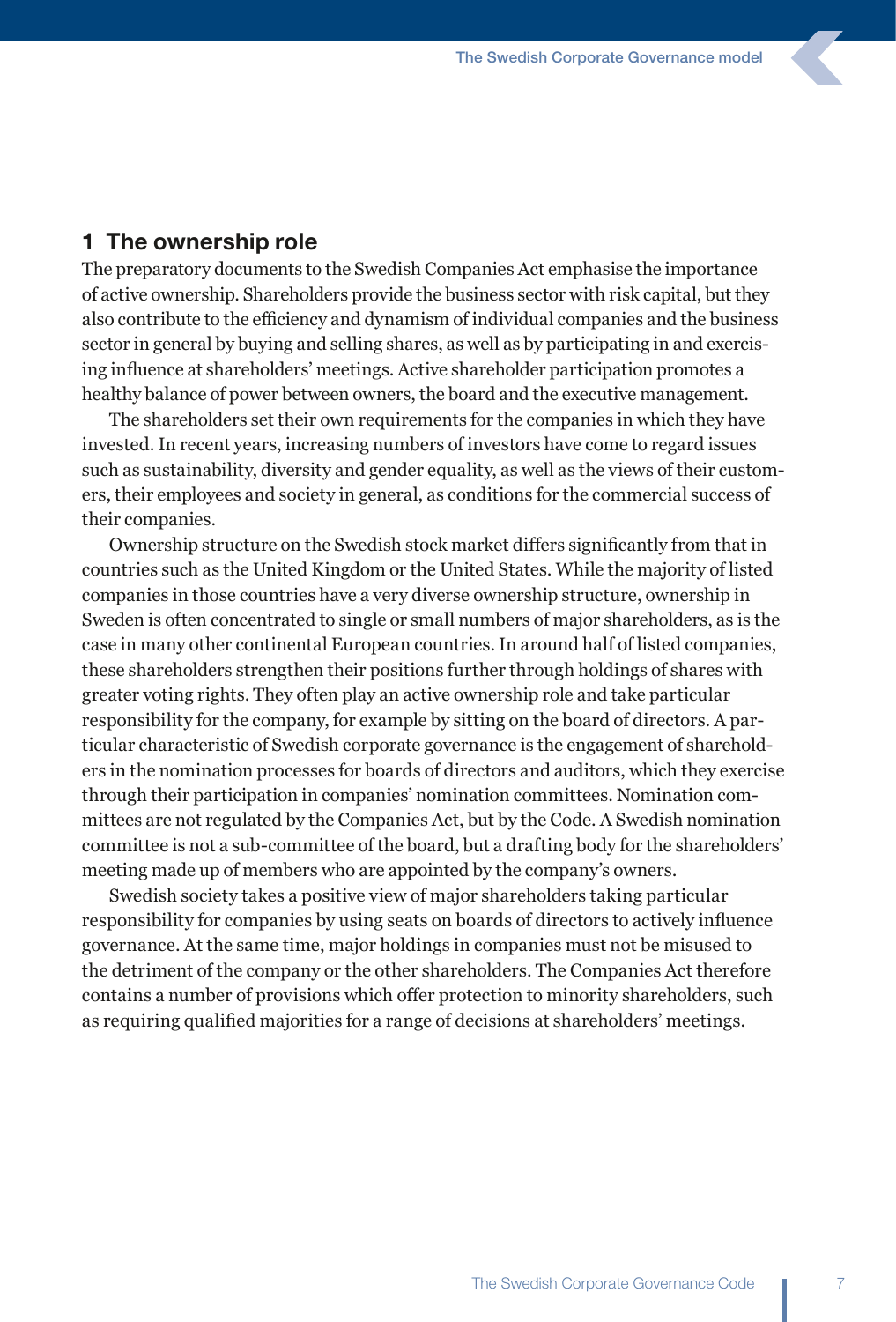### 2 The shareholders' meeting

The shareholders' meeting is a limited company's highest decision-making body and a forum for shareholders to exercise influence. The shareholders' meeting can decide on any company matter which does not expressly fall within the exclusive competence of another corporate body. In other words, the shareholders' meeting has a sovereign role over the board of directors and the chief executive officer.

Each shareholder has the right to participate in the shareholders' meeting and to vote according to the number of shares owned. Shareholders who are not able to attend in person may exercise their rights by proxy. Each shareholder also has the right to have items included on the agenda of the meeting, regardless of the number of shares held, providing a request has been submitted to the board of directors in sufficient time for the item to be included in the notice of meeting.

The annual general meeting<sup>1</sup> must be held within six months of the end of the financial year in order to decide on whether to adopt the income statement and balance sheet and decide on the appropriation of profits or losses. The meeting also decides on discharge of liability for members of the board and the chief executive officer, as well as other issues on which it is obliged by law or its articles of association to decide, such as the election of members of the board<sup>2</sup> and auditor. Board and auditor fees are also decided by the shareholders' meeting.

The board is to call an extraordinary general meeting if a shareholder minority representing at least ten per cent of the company's shares so requests. The same applies if the statutory auditor requests an extraordinary shareholders' meeting. The board may also call an extraordinary general meeting on its own initiative.

Decisions at shareholders' meetings are taken by vote, and each share carries one vote unless otherwise stated in the articles of association. If the articles of association stipulate that shares have differentiated voting rights, no share may carry voting rights that are more than ten times that of any other share.

Decisions at shareholders' meetings are made by simple majority of the votes cast. Certain decisions, however, such as changes to the articles of association, require a qualified majority. The shareholders' meeting may not make any decision that aims to give undue advantage to one shareholder or individual to the disadvantage of the company or any other shareholder.

<sup>1</sup> The annual general meeting is the ordinary general meeting where the annual accounts are to be presented.

<sup>&</sup>lt;sup>2</sup> The Companies Act states that the members who receive the most votes are regarded as elected. This means that there is no majority requirement, and that a vote against has the same weight as an abstention. A common misunderstanding is that the Board must be elected as a single unit at the shareholders' meeting. Even if there is only one proposal presented, the Companies Act gives each shareholder the right to propose its own candidates and to demand a vote on each of the proposed candidates. The latter also applies to discharge of liability, which under the Companies Act is determined individually for each member of the board and the chief executive officer.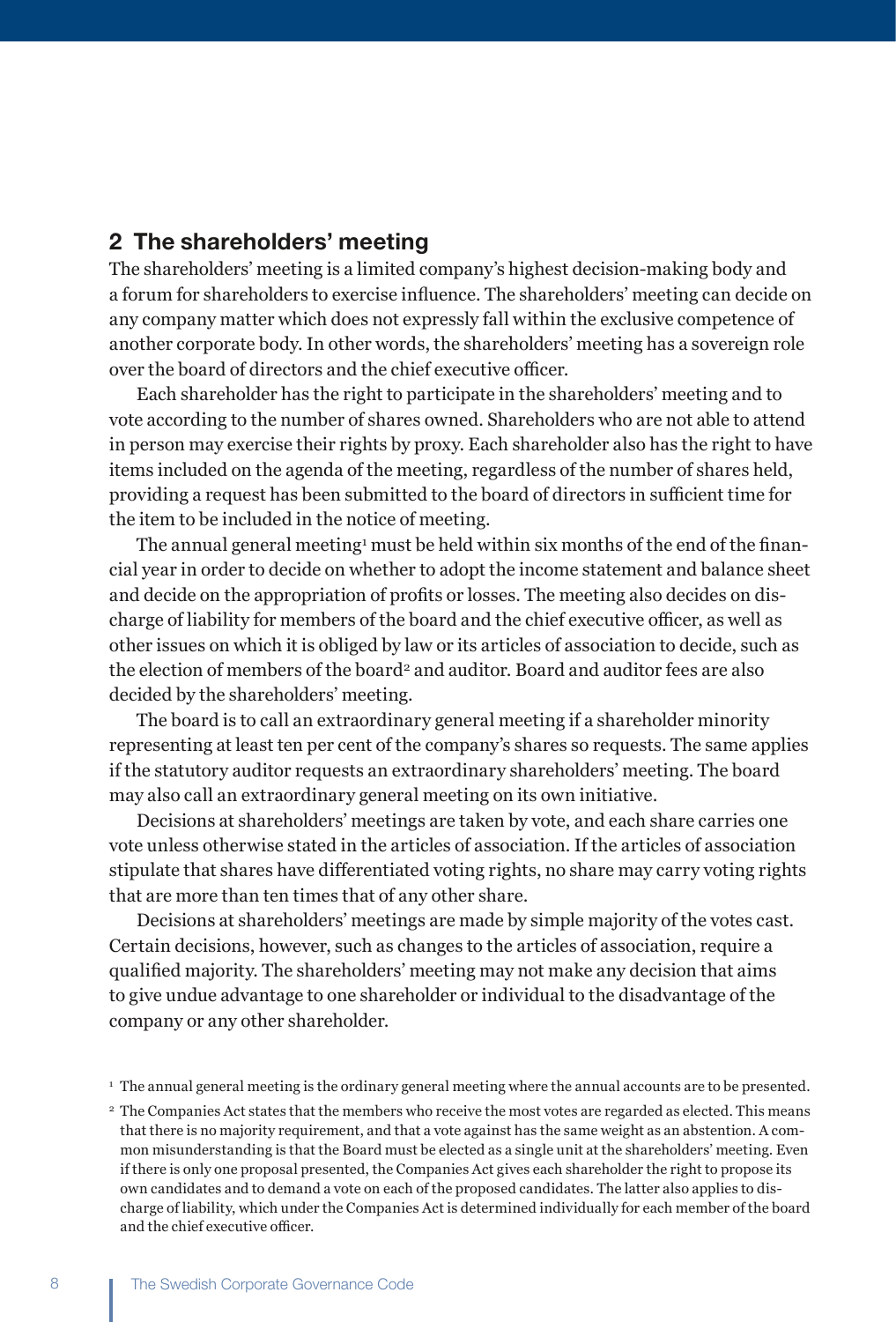### 3 The board of directors

The board is responsible for the company's organisation and the management of the company's business. The extensive decision-making authority assigned by law to the board of directors is primarily limited by the legal provisions giving the shareholders' meeting exclusive decision-making powers on certain matters, e.g. changes to the articles of association, election of board members and auditors and adoption of the balance sheet and income statement.

The board is obliged to follow any specific directives passed by the shareholders' meeting, providing these do not contravene the Swedish Companies Act or the company's articles of association.

The board may delegate tasks to individual members or non-members of the board, but may not disclaim liability for the company's organisation and management or its obligation to ensure satisfactory control of the company's financial position. When delegating, the board has an obligation to act responsibly and to monitor that such delegation can be maintained.

The board must specify its ways of working in written Rules of Procedure. If there is a division of tasks and responsibilities among the members of the board, e.g. if the board has a committee to prepare certain issues, such as an audit committee, this must be described in its rules of procedure. The board may also delegate decision making to such a committee, but it may not disclaim responsibility for decisions made on this basis.

The board must consist of no fewer than three members, one of which is to be appointed chair. The chair has particular responsibility for leading the work of the board and ensuring that it fulfils its legal obligations.

The Code stipulates that no more than one of the directors elected by the shareholders' meeting may be on the executive management team of the company or one of its subsidiaries. Normally, this place is taken by the chief executive officer. However, it is also common that no member of the executive management is a member of the board.

Hence boards of Swedish listed companies are composed entirely or predominantly of non-executive directors. The Code also states that a majority of the members of the board are to be independent of the company and its management. At least two members must also be independent of the company's major shareholders,3 which means that it is possible for major shareholders of Swedish companies to appoint a majority of members with whom they have close ties. This is in line with the positive view of active and responsible ownership expressed in the preparatory documents to the Swedish Companies Act.

<sup>3</sup> Major shareholders are defined as those controlling ten per cent or more of the shares or votes in the company.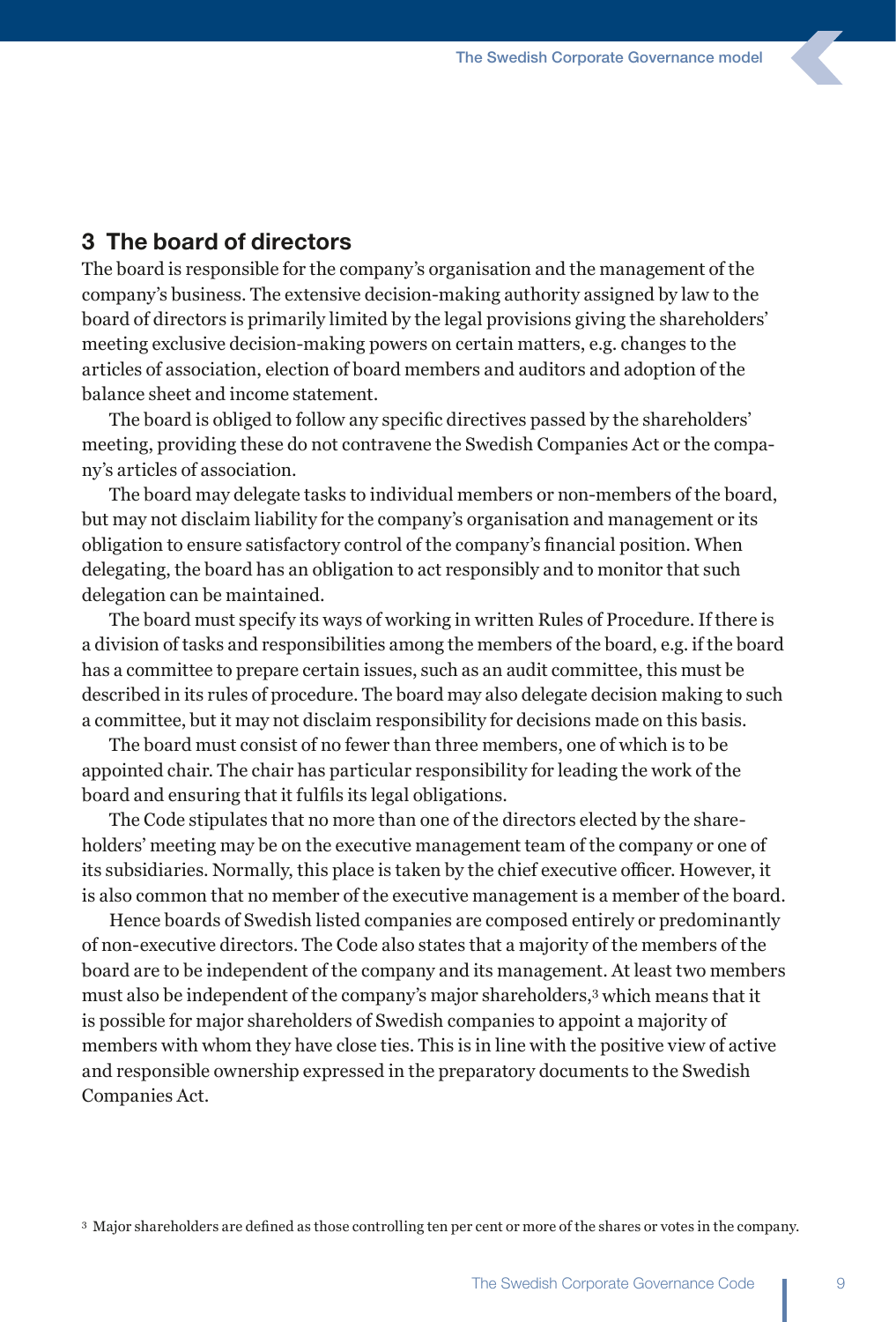### 4 The chief executive officer

The chief executive officer is responsible for the company's day-to-day management. Matters of an unusual nature or of exceptional importance due to their scope and the nature of the company's business are not considered part of the day-to-day management.

The chief executive officer must prepare and present issues that are outside the scope of day-to-day management to the board of directors. The board is to provide written instructions on when and how the required information is to be collected and reported to the board.

The chief executive officer is subordinate to the board of directors. The board may instruct the chief executive officer on how day-to-day management issues are to be handled or decided. Within the framework defined by the Swedish Companies Act and the company's articles of association, the chief executive officer is obliged to follow the instructions given by the board. The board itself may also decide on matters that are a part of day-to-day management.

The chief executive officer may be a member of the board but not its chair. Irrespective of whether the chief executive officer is a member of the board, he or she has the right to attend and speak at board meetings providing that the board does not decide otherwise in a particular circumstance.

### 5 The statutory auditor

The company's statutory auditor is appointed by the shareholders' meeting to examine the company's annual accounts and accounting practices and to review the board's and the chief executive officer's management of the company. In the case of parent companies, the auditor is also to examine the consolidated accounts. Auditors of Swedish companies are therefore given their assignment by, and are obliged to report to, the owners, and they must not allow their work to be governed or influenced by the board or the executive management.

The auditor reports to the owners at the annual general meeting in the annual audit report. The audit report must contain a statement on whether the annual report has been compiled in accordance with the relevant legislation. The statement is to specify whether the annual report provides an accurate picture of the company's results and position, and whether the director's report is consistent with the rest of the annual report. If the annual report does not include items that are required by the relevant legislation, the auditor must state this and, if possible, provide the necessary information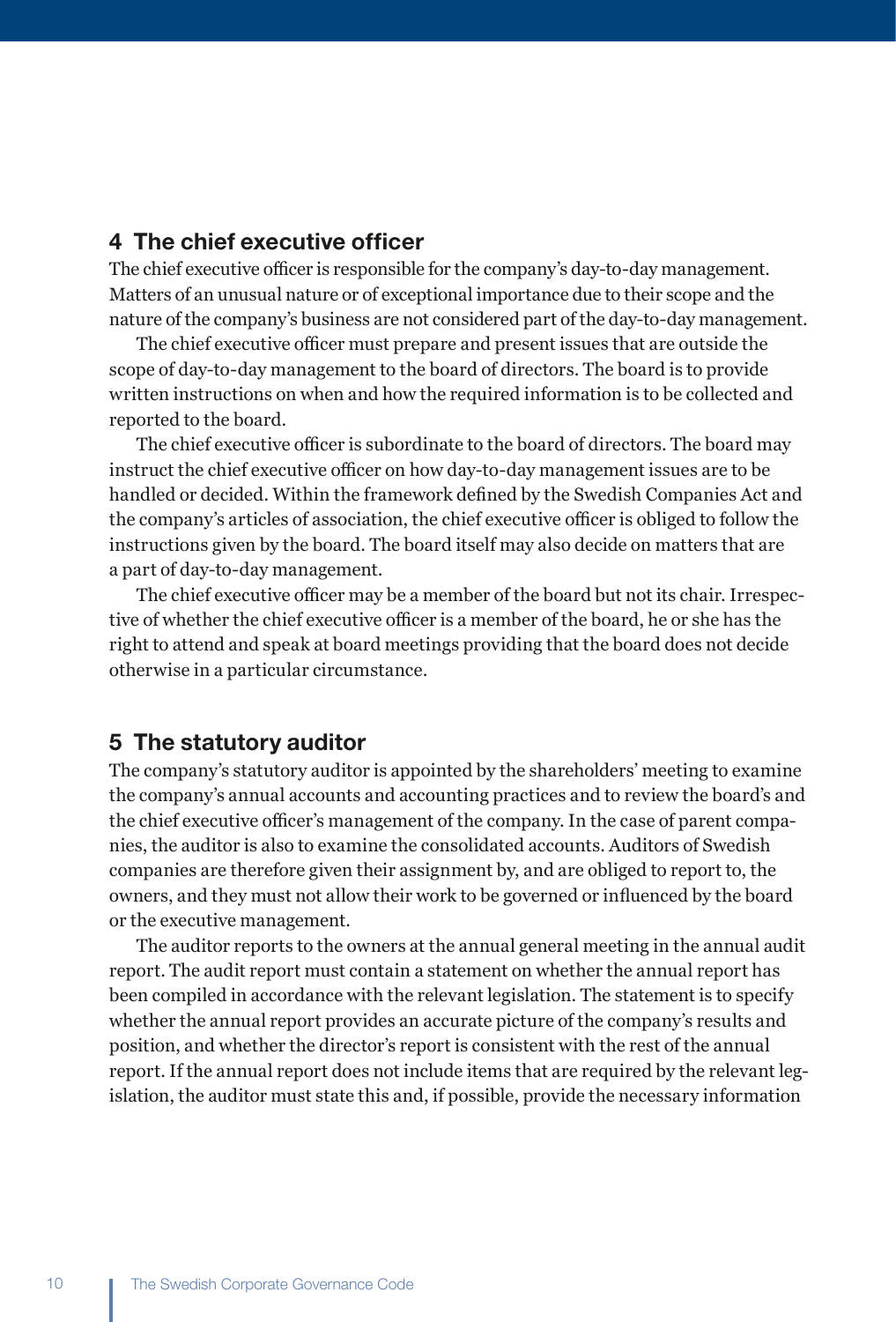in the audit report. Part of the auditor's assignment is to recommend whether the annual shareholders' meeting should adopt the balance sheet and income statement and whether the company's profit or loss should be appropriated in accordance with the proposals in the director's report.

The auditor is also obliged to report if any member of the board or the chief executive officer has carried out any action or committed any oversight that may result in liability for damages. The same applies if the auditor has found that any member of the board or the chief executive officer has acted in any other way that is in breach of the Companies Act, the relevant legislation on annual accounts or the company's articles of association.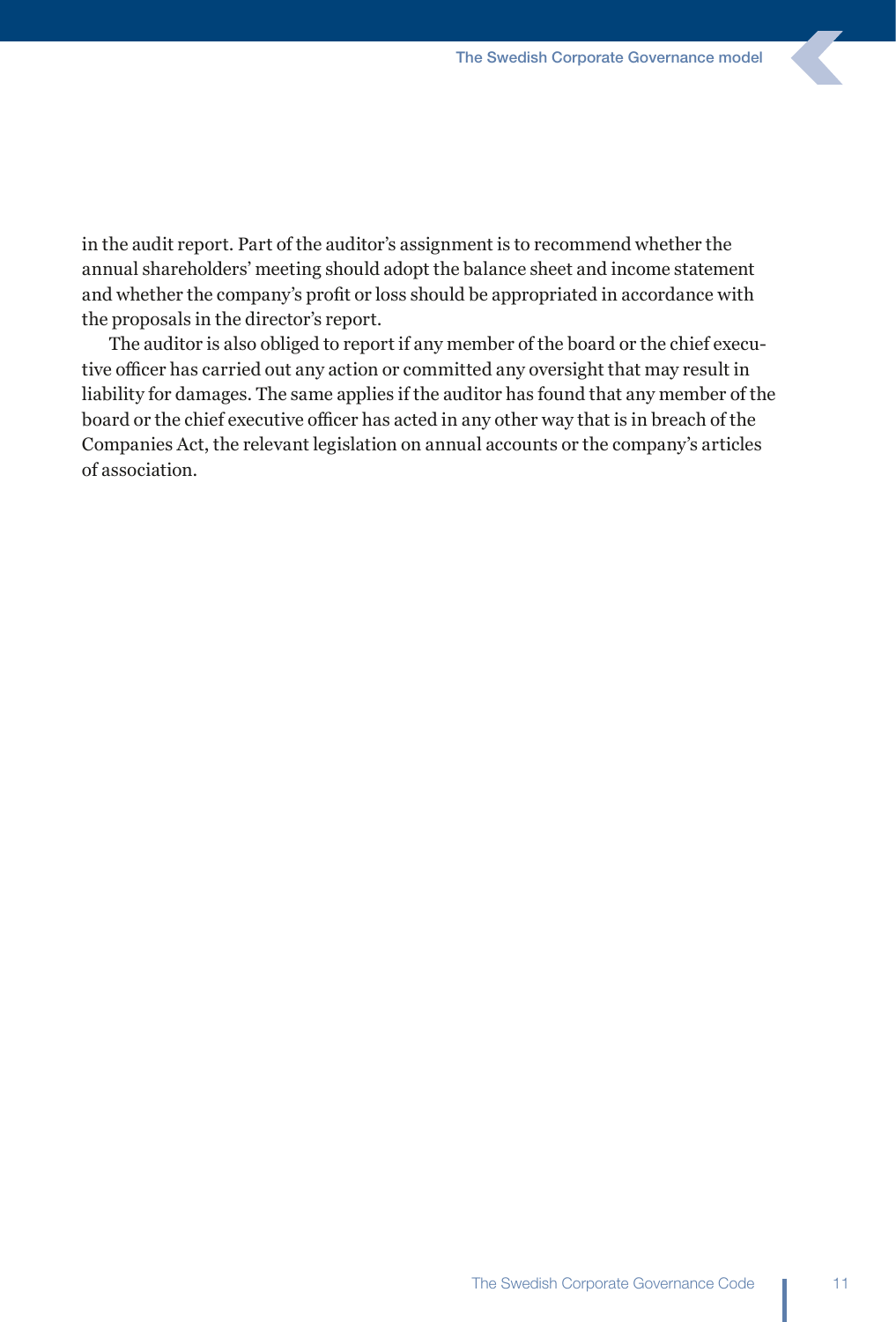## III. Rules for corporate governance

*It is considered good stock exchange practice for Swedish companies whose shares are admitted to trading on a Swedish regulated market to apply the Code.*

*Foreign companies whose shares or depositary receipts are admitted to trading on a regulated market in Sweden are required to apply the Code, the corporate governance code in force in the country where the company has its registered office or the code applicable in the country in which its shares are also listed in order to comply with good stock exchange practice.* 

*A foreign company that does not apply the Code is to state which corporate governance code or corporate governance rules it applies and its reasons for doing so. It is also to report and explain the important aspects in which the company deviates from the Swedish Code. This explanation is to be provided in or adjacent to the company's corporate governance report or, if no such report exists, on the company's website.* 

*Companies whose shares or depositary receipts are admitted to trading on a regulated market are to apply the Code from the date of their stock exchange listing. The Code consists of a set of numbered rules. It is with these rules that companies applying the Code must comply or explain. Some sections of the Code have a short introductory text in italics. The aim of these introductory texts is to explain the principles or legislation behind the rules, but they are not part of the actual rules and there is therefore no requirement to comply with them or to report non-compliance. In addition, some of the rules are accompanied by footnotes. Similarly, the comments in these footnotes are not part of the rule text and therefore not subject to the comply or explain requirement.*

*Chapter 10 of the Code, Information on corporate governance, sustainability and remuneration, is however to be applied by all companies that apply the Code. Compliance with these rules is mandatory, and no explanation of non-compliance is permitted.*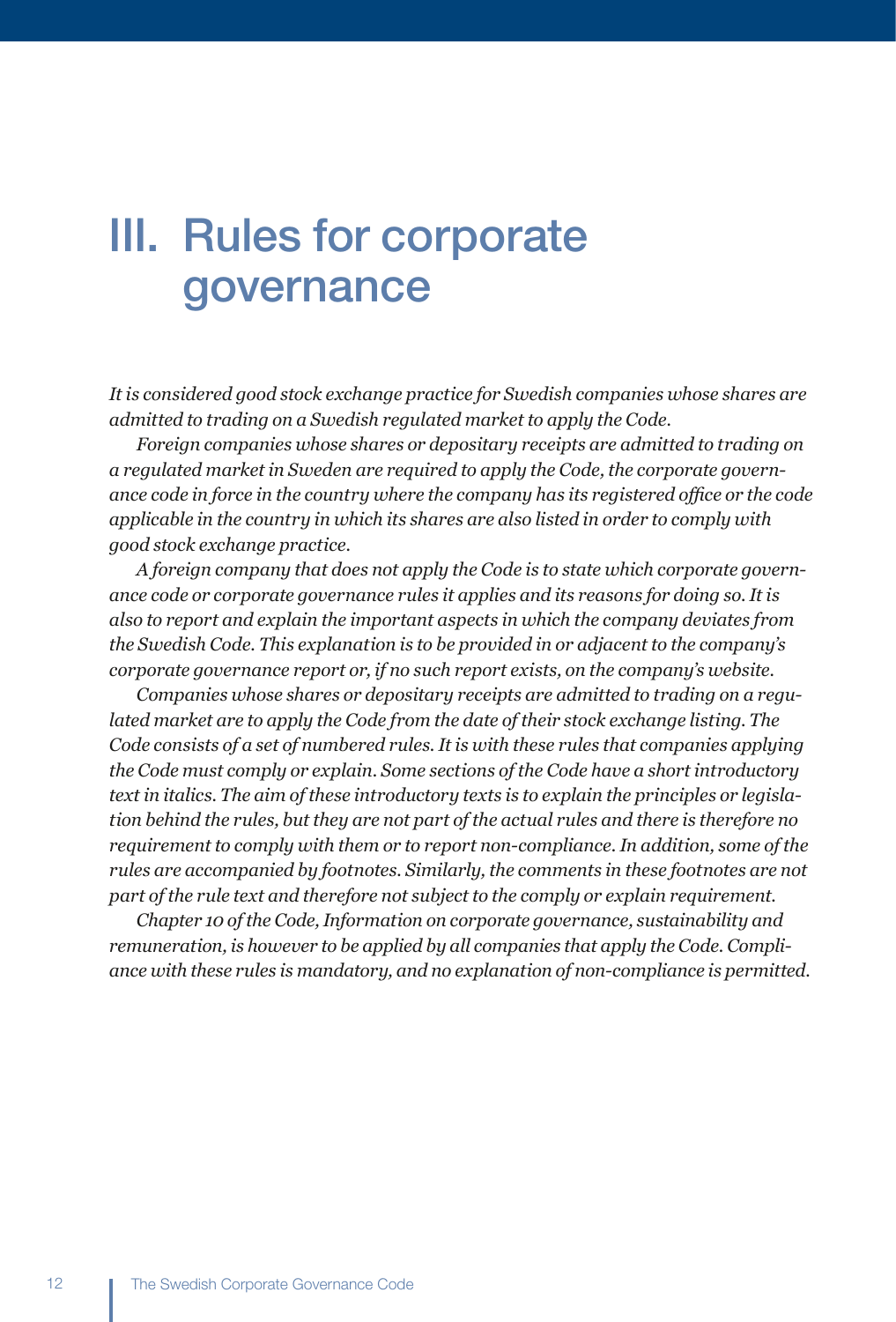### 1 The shareholders' meeting

*Shareholders' influence in the company is exercised at the shareholders' meeting, which is the company's highest decision-making body. The planning and running of the shareholders' meeting are to create conditions in which shareholders can exercise their ownership role in an active, well-informed manner.* 

- 1.1 As soon as the date and venue of the shareholders' meeting have been decided, and in the case of annual general meetings no later than in conjunction with the third quarter report, the information is to be posted on the company's website. This information is also to include the closing date for matters to be submitted by shareholders for inclusion in the notice of meeting.
- 1.2 The company chair and as many members of the board as are required for a quorum are to be present at shareholders' meetings. The chief executive officer is to attend.

 At least one member of the company's nomination committee, at least one of the company's auditors and, if possible, each member of the board are to be present at the annual general meeting.

- 1.3 The company's nomination committee is to propose a chair for the annual general meeting. The proposal is to be presented in the notice of the meeting.
- 1.4 A shareholder, or a proxy representative of a shareholder, who is neither a member of the board nor an employee of the company is to be appointed to verify and sign the minutes of the shareholders' meeting.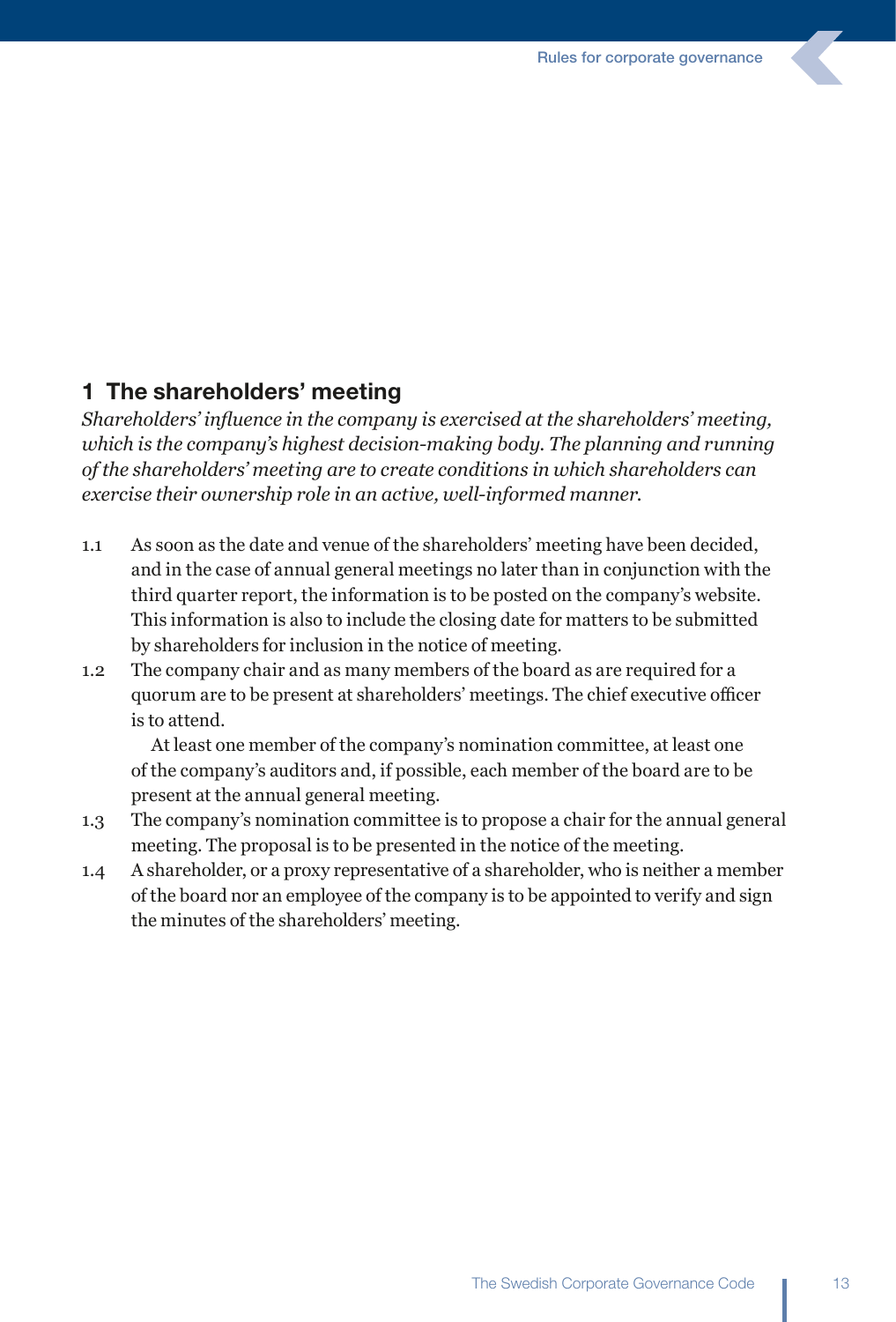### 2 The nomination committee

*The election and remuneration of the board of directors and the auditor are to be prepared in a structured, clearly stated, shareholder-governed process which provides conditions for well-informed decision-making.*

 *The sole task of the nomination committee is to propose decisions to the shareholders' meeting regarding electoral and remuneration issues and, where applicable, procedural issues for the next nomination committee. Regardless of how they are appointed, members of the nomination committee are to promote the common interests of all shareholders. Committee members are not to reveal the content and details of nominations discussions unduly. Each member of the nomination committee is to consider carefully whether there is any conflict of interest or other circumstance that makes membership of the nomination committee inappropriate before accepting the assignment.* 

#### 2.1 The company is to have a nomination committee.

 The nomination committee is to propose candidates for the post of chair and other members of the board, as well as fees and other remuneration to each member of the board. In its assessment of the board's evaluation and in its proposals in accordance with rule 4.1, the nomination committee is to give particular consideration to the requirements regarding breadth and versatility on the board, as well as the requirement to strive for gender balance.

 The nomination committee is also to present proposals on the election and remuneration of the statutory auditor. The nomination committee's proposal to the shareholders' meeting on the election of the auditor is to include the audit committee's recommendation (or that of the board of directors if it does not have an audit committee).4 If the proposal differs from the alternative preferred by the audit committee, the reasons for not following the committee's recommendation are to be stated in the proposal. The auditor or auditors proposed by the nomination committee must have participated in the audit committee's selection process if the company is obliged to have such a procedure.5

<sup>4</sup> This rule corresponds to the requirements regarding the board's proposal for the post of auditor if the company does not have a nomination committee, see article 16.5 of the European Parliament and Council Regulation (EU) No. 537/2014 of 16 April 2014 on specific requirements regarding statutory audit of public interest entities and repealing Commission Decision 2005/909/EC, in its original version.

<sup>5</sup> Those companies which according to their latest annual or consolidated accounts fulfil at least two of the following three criteria: an average number of employees during the financial year of less than 250; a total balance sheet not exceeding EUR 43 million: and an annual net turnover not exceeding EUR 50 million. Also, listed companies that have an average market capitalization of less than EUR 100 million based on the closing price for the previous three calendar years are exempted from the requirement that the auditor or auditors proposed must have participated in the audit committee selection process.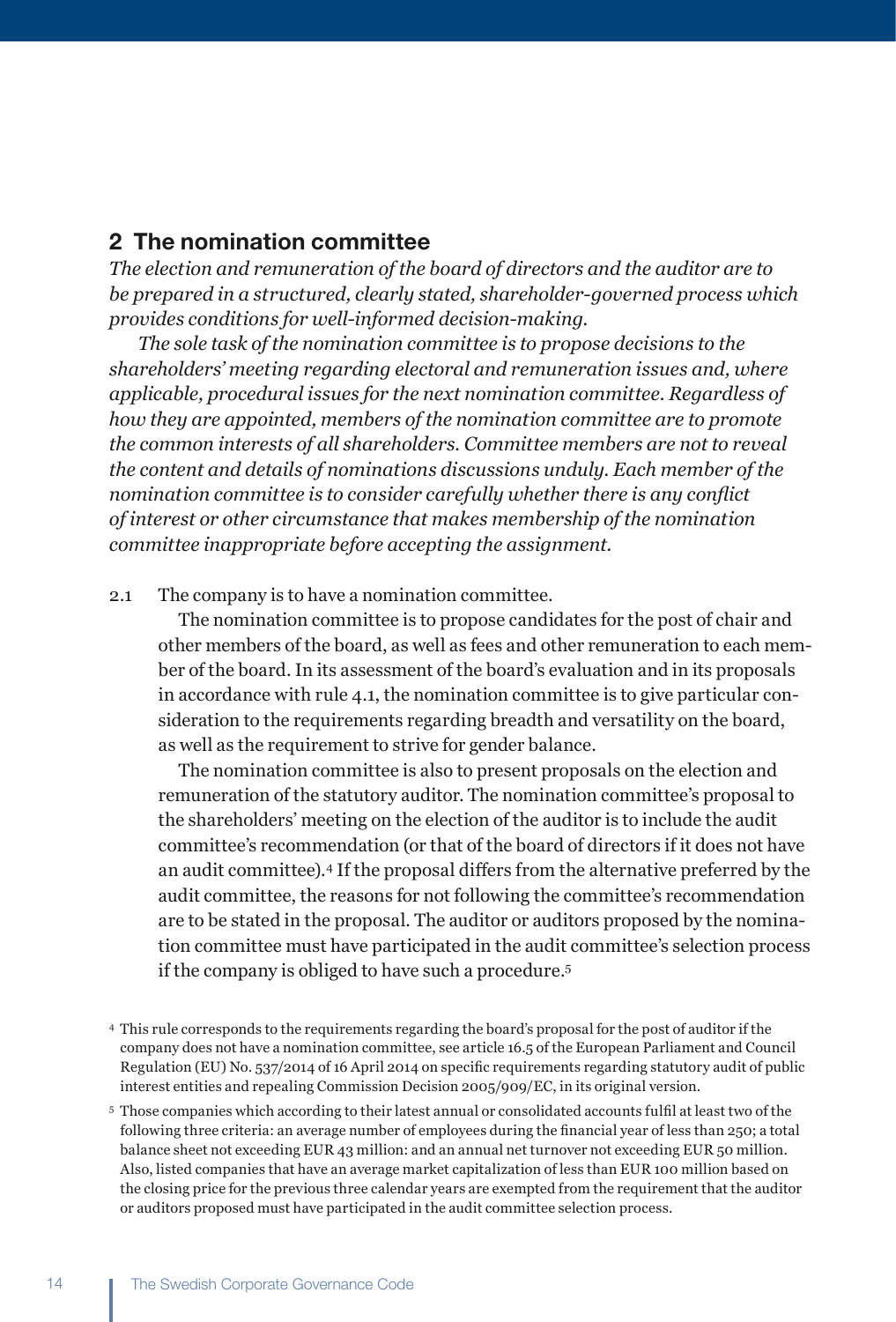2.2 The shareholders' meeting is to appoint members of the nomination committee or to specify how they are to be appointed. This decision is to include a procedure for replacing members of the nomination committee who leave before its work is concluded.

 The shareholders' meeting is to provide written instructions to the nomination committee.<sup>6</sup>

2.3 The nomination committee is to have at least three members, one of whom is to be appointed committee chair.

 The majority of the members of the nomination committee are to be independent of the company and its executive management.7 Neither the chief executive officer nor other members of the executive management are to be members of the nomination committee.

 At least one member of the nomination committee is to be independent of the company's largest shareholder in terms of votes or any group of shareholders who act in concert in the governance of the company.

2.4 Members of the board of directors may be members of the nomination committee but may not constitute a majority thereof. Neither the company chair nor any other member of the board may chair the nomination committee.

 If more than one member of the board is on the nomination committee, no more than one of these may be dependent of a major shareholder in the company.8

2.5 The company is to announce the names of members of the nomination committee on its website no later than six months before the annual general meeting. If any committee member has been appointed by a particular owner, that owner's name is to be stated. If any member leaves the committee, this information is to be announced. If a new member is appointed to the nomination committee, the corresponding information about the new member is to be provided.

 The website is also to provide information on how shareholders may submit recommendations to the nomination committee.

2.6 The nomination committee's proposals are to be presented in the notice of the shareholders' meeting where the elections of board members or auditors are to be held as well as on the company's website.

 When the notice of the shareholders' meeting is issued, the nomination committee is to issue a statement on the company's website explaining its proposals

<sup>7</sup> For assessment of independence with regard to the company and its management, see 4.4.

<sup>6</sup> The instructions, which do not need to be approved annually, may form part of the shareholders' meeting's decision to appoint members or comprise a separate document. The instructions may permit the nomination committee to incur costs for the company for the work of the committee.

<sup>8</sup> For assessment of independence with regard to the company's major shareholders, see 4.5.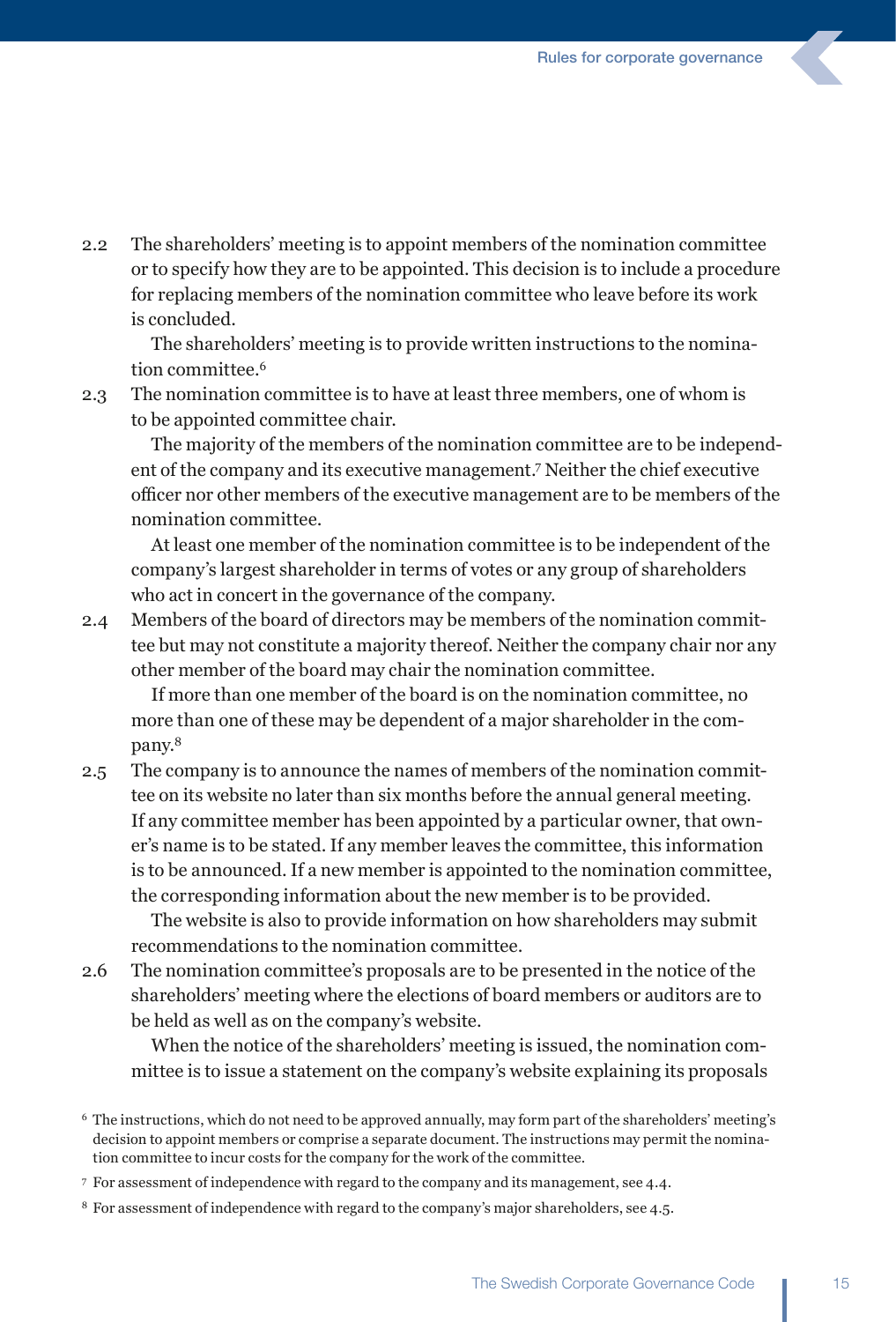regarding the board of directors with regard to the requirements concerning the composition of the board contained in Code rule 4.1. The committee is to provide specific explanation of its proposals with respect to the requirement to strive for gender balance contained in rule 4.1. If the outgoing chief executive officer is nominated for the post of chair, reasons for this proposal are also to be fully explained. The statement is also to include an account of how the nomination committee has conducted its work and, for certain companies,<sup>9</sup> a description of the diversity policy10 applied by the nomination committee in its work. The following information on candidates nominated for election or re-election to the board is to be posted on the company's website<sup>11</sup>:

- the candidate's year of birth, principal education and professional experience,
- any work performed for the company and other significant professional commitments,
- any holdings of shares and other financial instruments in the company owned by the candidate or the candidate's related natural or legal persons<sup>12</sup>,
- whether the nomination committee, in accordance with Code rules 4.4 and 4.5, deems the candidate to be independent of the company and its executive management, as well as of major shareholders in the company. Where circumstances exist that may call this independence into question, the nomination committee is to justify its position regarding candidates' independence,
- in the case of re-election, the year that the person was first elected to the board.
- 2.7 At a shareholders' meeting where the election of board members or auditors is to be held, the nomination committee is to present and explain its proposals with regard to the requirements concerning composition of the board contained in rule 4.1. The committee is to provide specific explanation of its proposals with respect to the requirement to strive for gender balance contained in rule 4.1.

<sup>12</sup>  The company itself chooses how to define a related party in the light of the purpose of the provision to clarify the board member's influence on and financial exposure to the company.

<sup>9</sup>   The diversity policy requirement applies to listed companies which fulfil more than one of the requirements stated in chapter 6, section 10, paragraph 1, points 1-3 of the Annual Accounts Act (1995:1554).

<sup>&</sup>lt;sup>10</sup> The diversity policy may consist of Code rule 4.1.

 $<sup>11</sup>$  If a board member is nominated by a party other than the nomination committee, the nominating party</sup> is to submit the required information to the company, including the nominating party's assessment of the nominee's independence with regard to the company, its management and major shareholders in the company.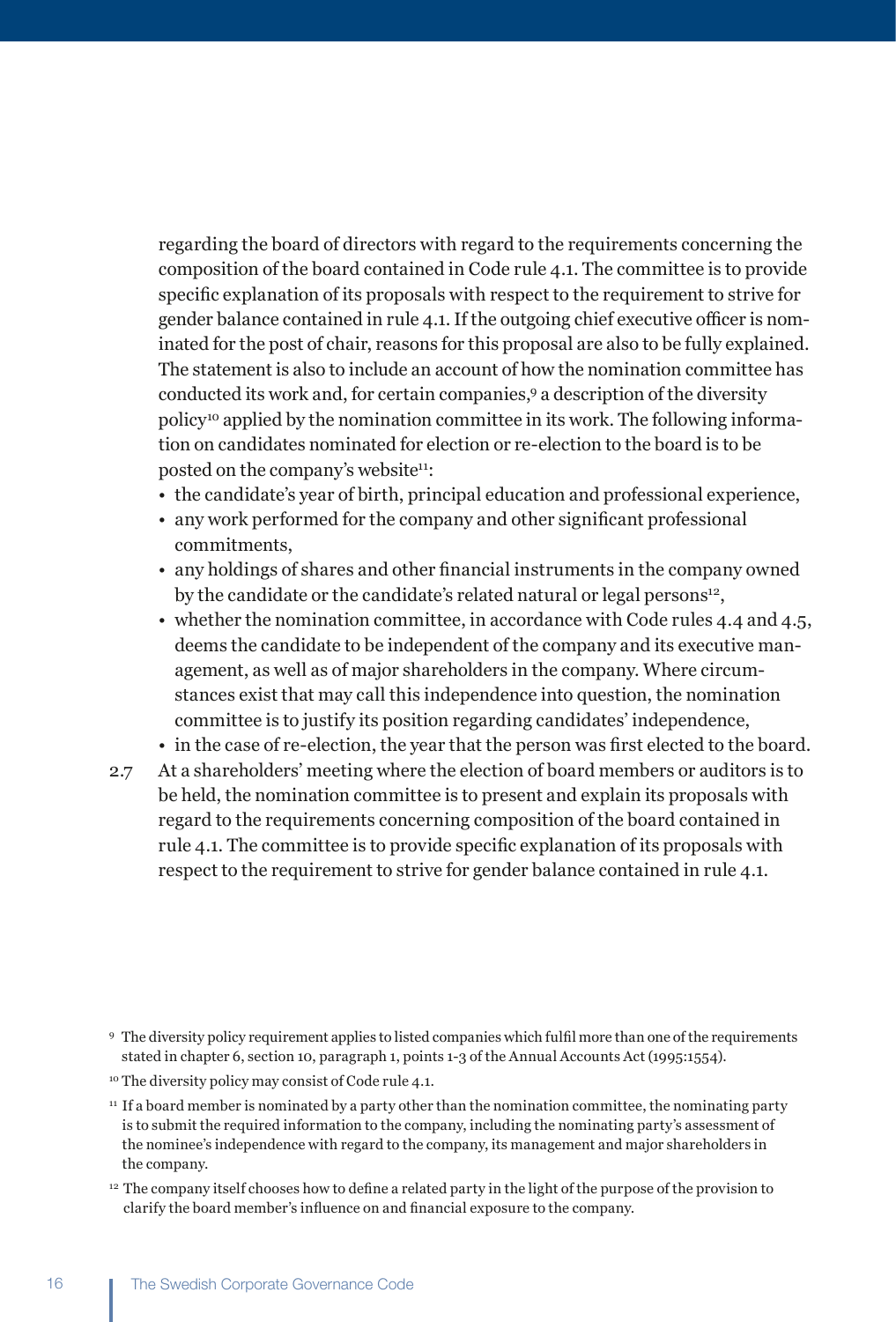### 3 The tasks of the board of directors

*The board of directors is to manage the company's affairs in the interests of the company and all its shareholders and to ensure and promote a good company culture.*

- 3.1 The principle tasks of the board of directors include
	- appointing, evaluating and, if necessary, dismissing the chief executive officer,
	- establishing the overall goals and strategy of the company,
	- identifying how sustainability issues impact risks to and business opportunities for the company,
	- defining appropriate guidelines to govern the company's conduct in society, with the aim of ensuring its long-term value creation capability,
	- ensuring that there is an appropriate system for follow-up and control of the company's operations and the risks to the company that are associated with its operations,
	- ensuring that there is a satisfactory process for monitoring the company's compliance with laws and other regulations relevant to the company's operations, as well as the application of internal guidelines, and
	- ensuring that the company's external communications are characterised by openness, and that they are accurate, reliable and relevant.
- 3.2 The board is to approve any significant assignments the chief executive officer has outside the company.

### 4 The size and composition of the board

*The board is to have a size and composition that ensures its capacity to manage the company's affairs efficiently and with integrity.* 

- 4.1 The board is to have a composition appropriate to the company's operations, phase of development and other relevant circumstances. The board members elected by the shareholders' meeting are collectively to exhibit diversity and breadth of qualifications, experience and background. The company is to strive for gender balance on the board.
- 4.2 Deputies for directors elected by the shareholders' meeting are not to be appointed.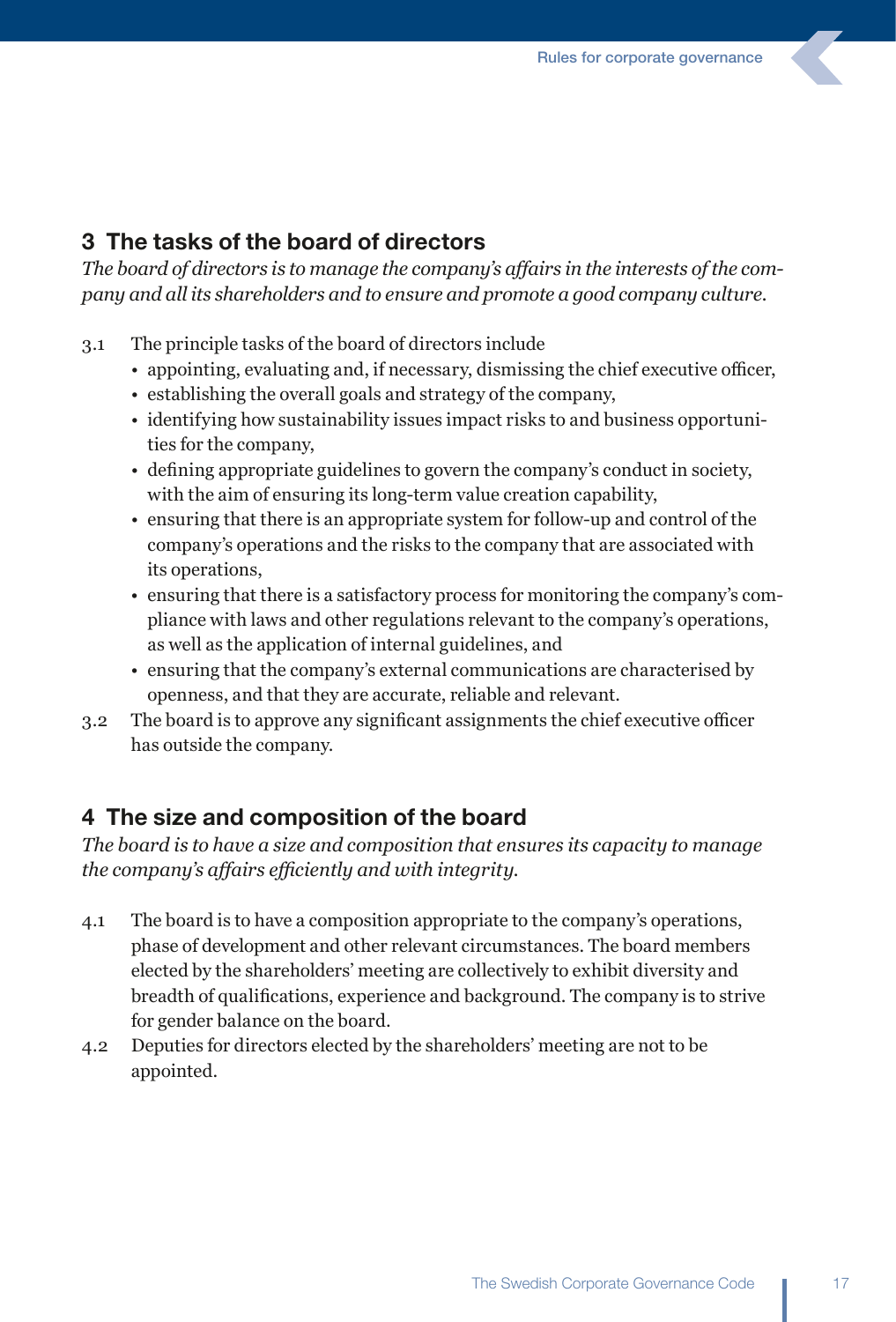- 4.3 No more than one elected member of the board may be a member of the executive management of the company or a subsidiary.<sup>13</sup>
- 4.4 The majority of the directors elected by the shareholders' meeting are to be independent of the company and its executive management.

 A director's independence is to be determined by a general assessment of all factors that may give cause to question the individual's independence and integrity with regard to the company or its executive management. Factors that should be considered include14:

- whether the individual is the chief executive officer or has been the chief executive officer of the company or a closely related company within the last five years,
- whether the individual is employed or has been employed by the company or a closely related company within the last three years,
- whether the individual receives a not insignificant remuneration for advice or other services beyond the remit of the board position from the company, a closely related company or a person in the executive management of the company,
- whether the individual has or has within the last year had a significant business relationship or other significant financial dealings with the company or a closely related company as a client, supplier or partner, either individually or as a member of the executive management, a member of the board or a major shareholder in a company with such a business relationship with the company,15
- whether the individual is or has within the last three years been a partner at, or has as an employee participated in an audit of the company conducted by, the company's or a closely related company's current or then auditor,

<sup>&</sup>lt;sup>13</sup> The chief executive officer and an executive chair of the board may thus not both be members of the board if the latter is also a member of the company's executive management. A member of the board may, however, be employed and receive remuneration from the company without being a member of the executive management, e.g. a member of the board who is honorary chair of the board or who acts as an "ambassador" for the company or similar.

<sup>14</sup> The results of the nomination committee's deliberations are to be reported in accordance with the fourth bullet of the third paragraph in 2.6.

<sup>15</sup> This point is not to be regarded as applicable to a normal business relationship as a customer of a bank.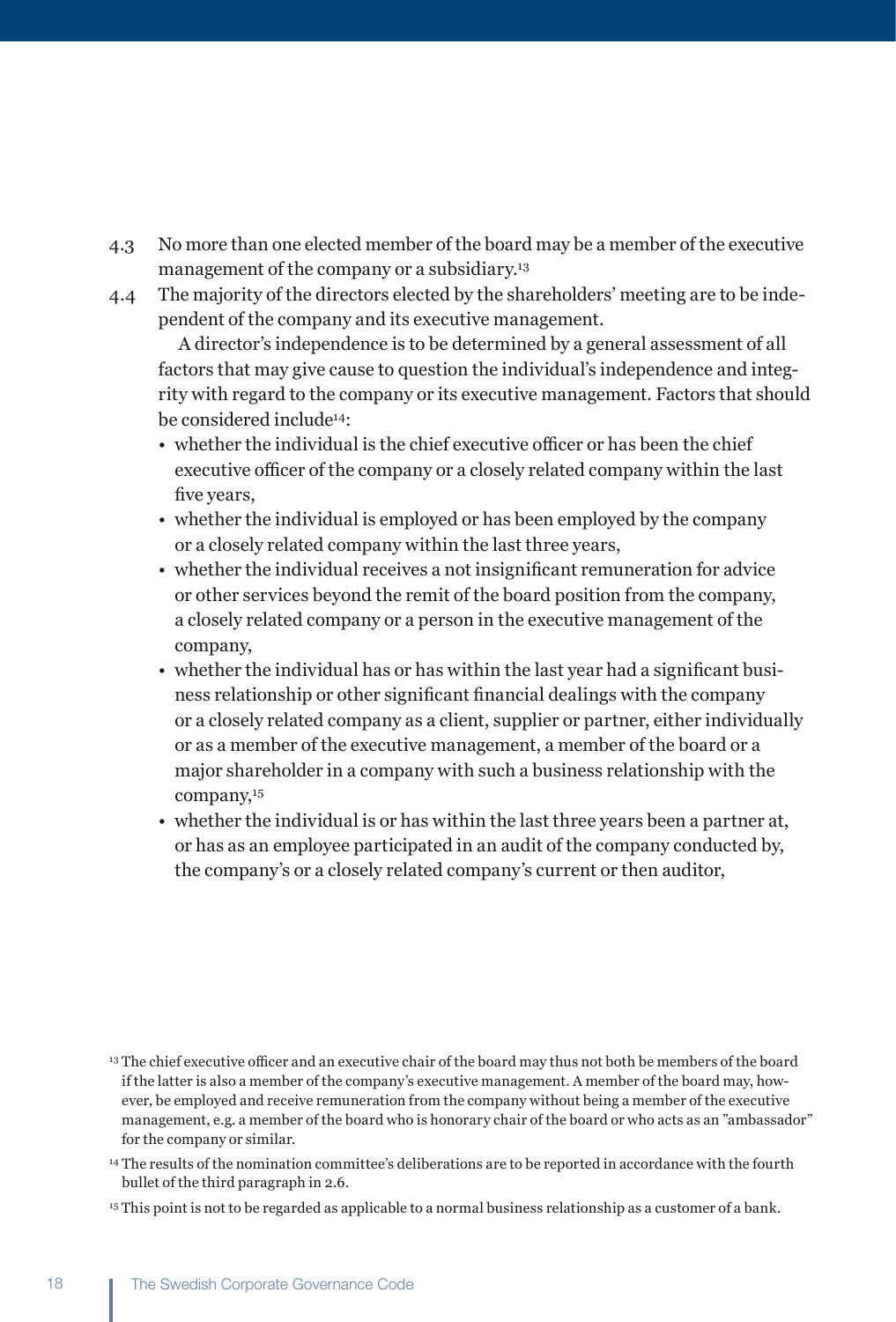- whether the individual is a member of the executive management of another company and a member of the board of that company is a member of the executive management of the company, or
- whether the individual has a close family relationship with a person in the executive management or with another person named in the points above and that person's direct or indirect business with the company is of such magnitude or significance as to justify the opinion that the board member is not to be regarded as independent.

A closely related company is defined in this context as another company which is directly or indirectly a subsidiary or associate of the company.16

4.5 At least two of the members of the board who are independent of the company and its executive management are also to be independent in relation to the company's major shareholders.

 In order to determine a board member's independence and integrity, the extent of the member's direct and indirect relationships with major shareholders is to be taken into consideration.<sup>17</sup> A member of the board who is employed by or is a board member of a company which is a major shareholder is not to be regarded as independent.

In this context, a major shareholder is defined as controlling, directly or indirectly, at least ten per cent of the shares or votes in the company. If a company owns more than 50 per cent of the shares, ownership interest or votes in another company, the former is regarded as having indirect control of the latter company's ownership in other companies.

- 4.6 Nominees to positions on the board are to provide the nomination committee with sufficient information to enable an assessment of the candidate's independence as defined in 4.4 and 4.5.
- 4.7 Members of the board are to be appointed for a period extending no longer than to the end of the next annual general meeting.

 $16$  An associated company is a company over which the company has a significant influence. Such influence is normally considered to be held if a party has a shareholding of at least 20 per cent of the votes in the company. See chapter 1, sections 5 and 8 (final paragraph) of the Annual Accounts Act (1995:1554).

<sup>17</sup> The results of the nomination committee's deliberations are to be reported in accordance with the fourth bullet of the third paragraph in 2.6.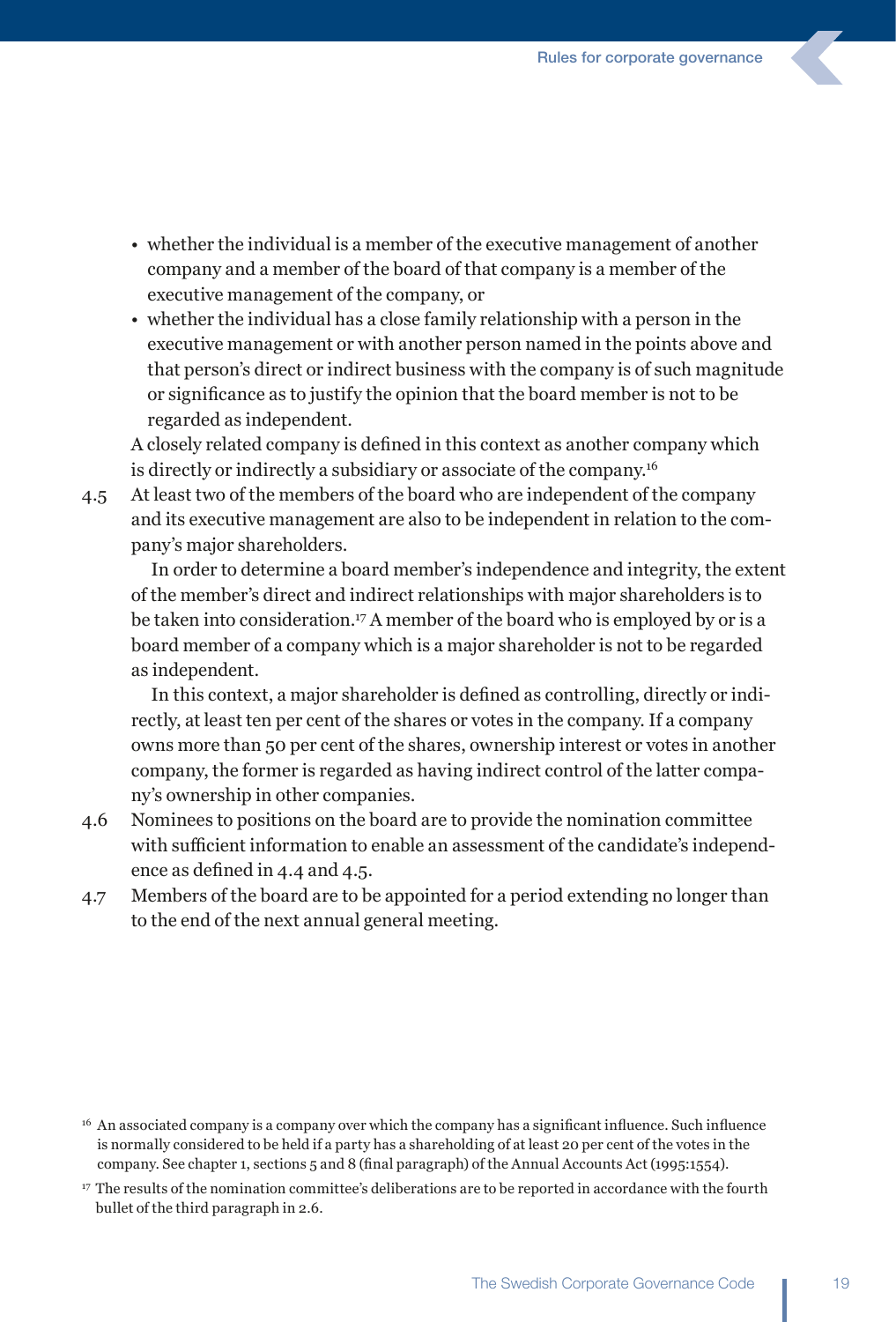## 5 The tasks of directors

*Directors are to devote the necessary time and care, and to ensure they have the competence required, to effectively safeguard and promote the interests of the company and its owners. Each director is to act independently and with integrity in the interests of the company and all its shareholders.* 

- 5.1 Each director is to form an independent opinion on each matter considered by the board and to request whatever information he or she believes necessary for the board to make well-founded decisions.
- 5.2 Each director is to acquire continuously the knowledge of the company's operations, organisation, markets etc. that is necessary to carry out the assignment.
- 5.3 Each director is responsible for committing the time required to carry out the work of the board in the context of the director's other assignments and commitments.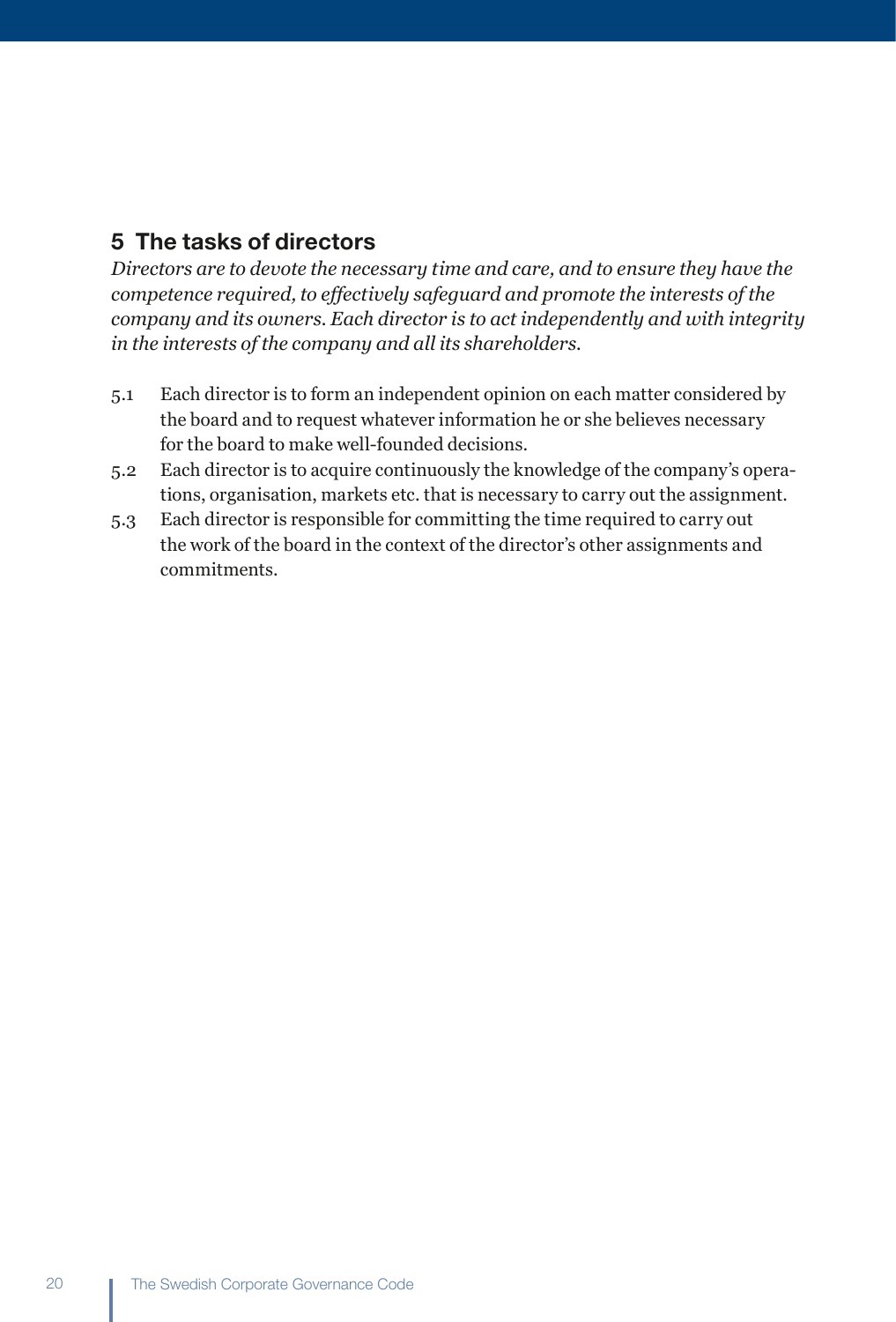### 6 The chair of the board

*The chair has a particular responsibility to ensure that the work of the board is well organised and conducted efficiently.*

- 6.1 The chair of the board is to be elected by the shareholders' meeting. If the chair relinquishes the position during the mandate period, the board is to elect a chair from among its members to serve until a new chair has been elected by the shareholders' meeting.
- 6.2 If the chair of the board is an employee of the company or has duties assigned by the company in addition to his or her responsibilities as chair, the division of work and responsibilities between the chair and the chief executive officer is to beclearly stated in the board's statutory Rules of Procedure and its Instruction to the Chief Executive Officer.
- 6.3 The chair is to ensure that the work of the board is conducted efficiently and that the board fulfils its obligations. In particular, the chair is to
	- organise and lead the work of the board to create the best possible conditions for the board's activities,
	- ensure that new board members receive the necessary introductory training, as well as any other training that the chair and member agree is appropriate,
	- ensure that the board regularly updates and develops its knowledge of the company,
	- be responsible for contacts with the shareholders regarding ownership issues and communicate shareholders' views to the board,
	- ensure that the board receives sufficient information and documentation to enable it to conduct its work,
	- in consultation with the chief executive officer, draw up proposed agendas for the board's meetings,
	- verify that the board's decisions are implemented, and
	- ensure that the work of the board is evaluated annually.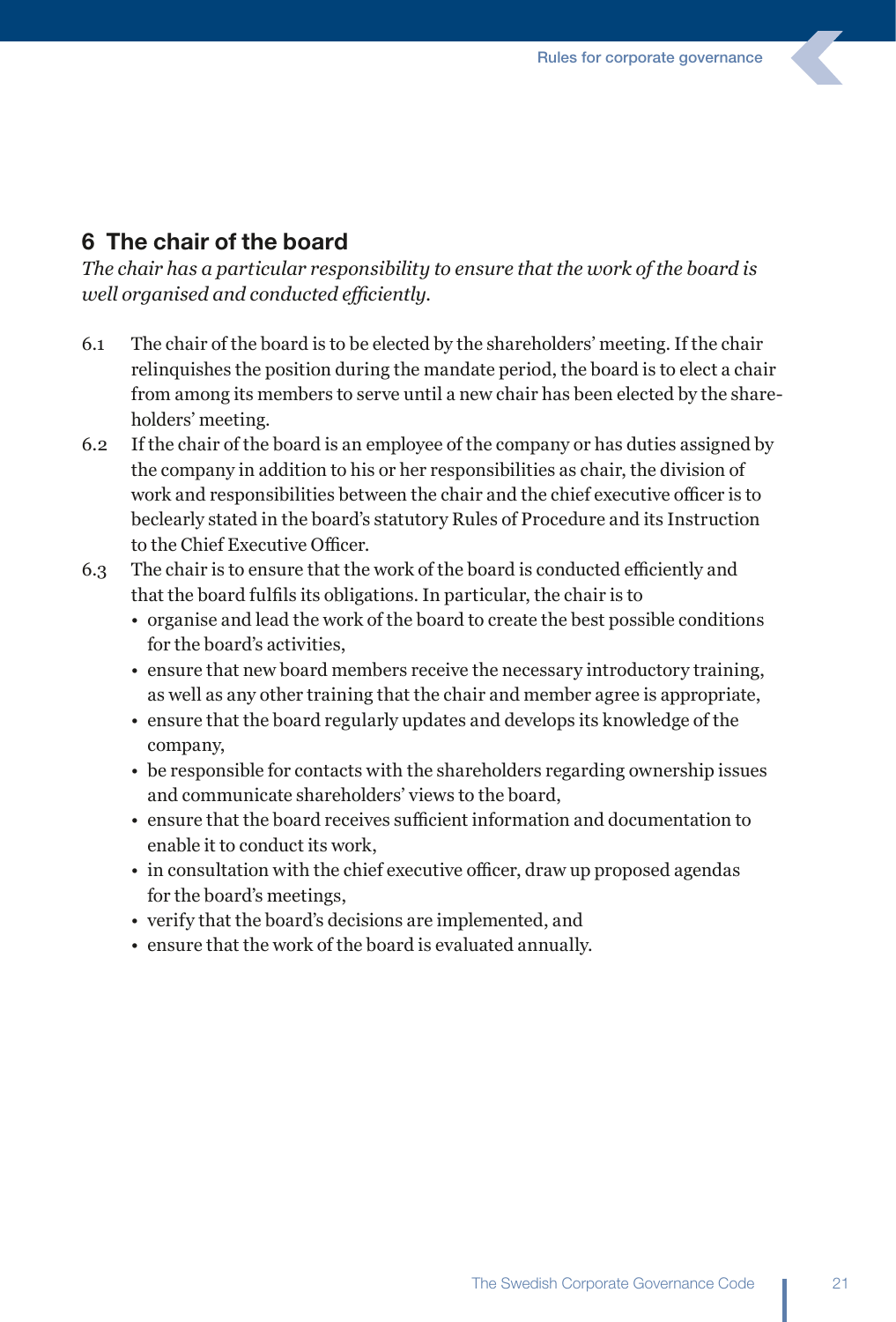### 7 Board procedures

*The formal procedures for the work of the board of directors are to be stipulated by the board. These procedures are to be clear and well documented. To enable the board to make well-founded decisions, the chief executive officer is to provide the board with the necessary background information and documentation for its work, both before and between board meetings.* 

- 7.1 If the board establishes special committees within the board to prepare its decisions on specific issues, its rules of procedure are to specify the duties and decision-making powers that the board has delegated to these committees and how the committees are to report to the board. Committees are to keep minutes of their meetings and the minutes are to be made available to the board.
- 7.2 If the board has established an audit committee, the majority of the committee's members are to be independent in relation to the company and its executive management. At least one of the members who is independent in relation to the company and its executive management is also to be independent in relation to the company's major shareholders.18
- 7.3 The board is responsible for ensuring that the company has good internal controls. The board is to ensure that the company has formalised routines to ensure that approved principles for financial reporting and internal controls are applied, and that the company's financial reports are produced in accordance with legislation, applicable accounting standards and other requirements for listed companies.

 For companies that do not have a separate internal audit function, the board of directors is to evaluate the need for such a function annually and to explain its decision in its report on internal controls in the company's corporate governance report.19

- 7.4 The description of the company's internal controls included in the corporate governance report is also to include the board's measures for monitoring that the internal controls related to financial reports and reporting to the board function adequately.
- 7.5 At least once a year, the board is to meet the company's auditor without the chief executive officer or any other member of the executive management present.
- 7.6 The board of directors is to ensure that the company's six- or nine-month report is reviewed by the company's auditor.

<sup>&</sup>lt;sup>18</sup> Provisions regarding the establishment of an audit committee and the tasks of an audit committee are found in chapter 8, sections 49 a-b of the Companies Act (2005:551). Chapter 8, section 49 a of the Companies Act states that the members of the committee may not be employed by the company, and at least one member must have accounting or auditing skills. For assessment of independence, see 4.4 and 4.5.

<sup>19</sup> The inclusion in the company's corporate governance report of a report on internal controls and risk management in connection with financial reporting is a requirement stipulated in chapter 6, section 6, paragraph 2, bullet 2 of the Annual Accounts Act (1995:1554).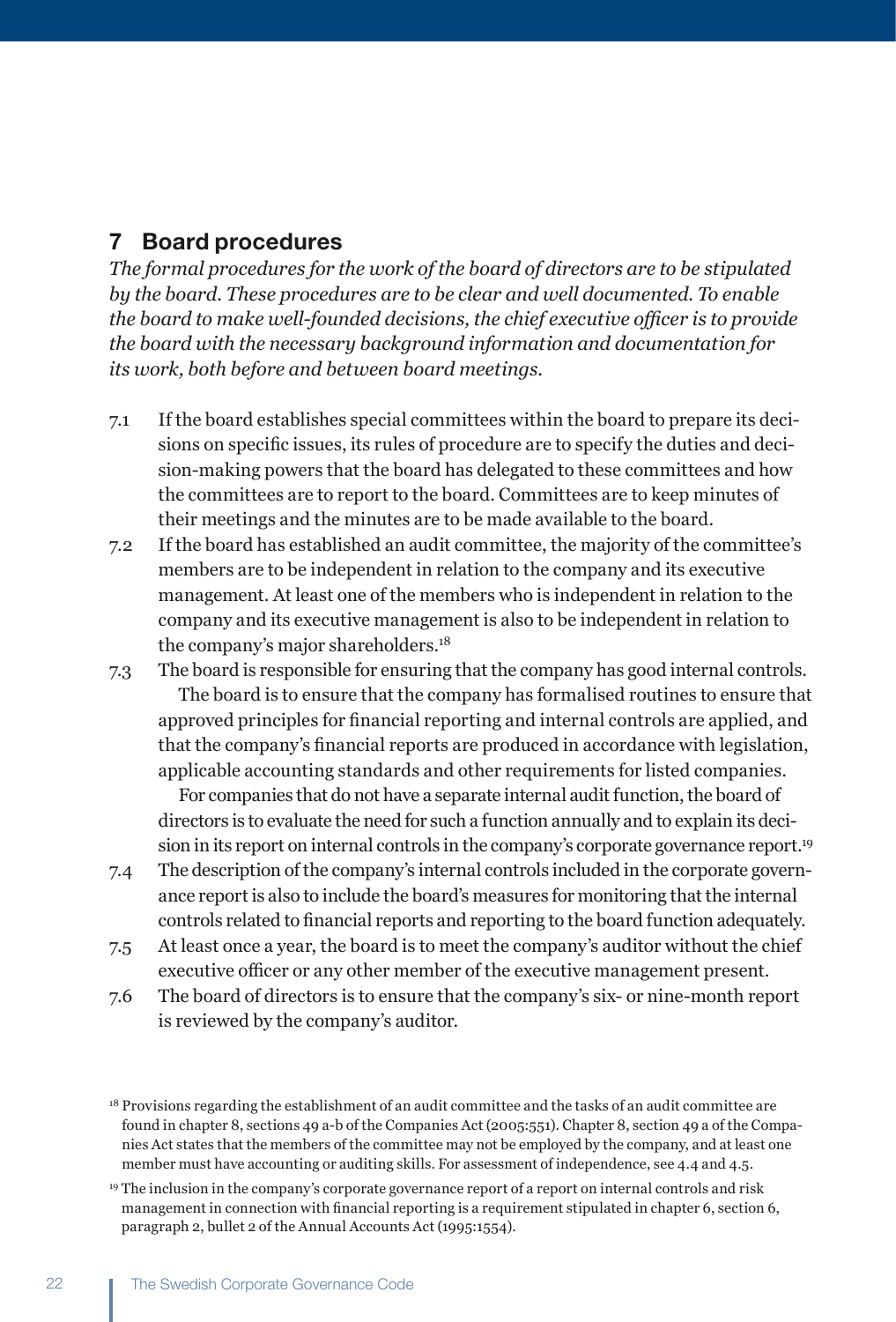### 8 Evaluation of the board of directors and the chief executive officer

*Regular and systematic evaluation forms the basis for assessment of the performance of the board and the chief executive officer and for the continuous development of their work.*

8.1 The board of directors is to evaluate its work annually, using a systematic and structured process, with the aim of developing the board's working methods and efficiency. The results of this evaluation are to be reported to the nomination committee.

 The corporate governance report is to state how the board evaluation was conducted and reported.

8.2 The board is to continuously evaluate the work of the chief executive officer. The board is to examine this issue formally at least once a year, and no member ofthe executive management is to be present during this evaluation process.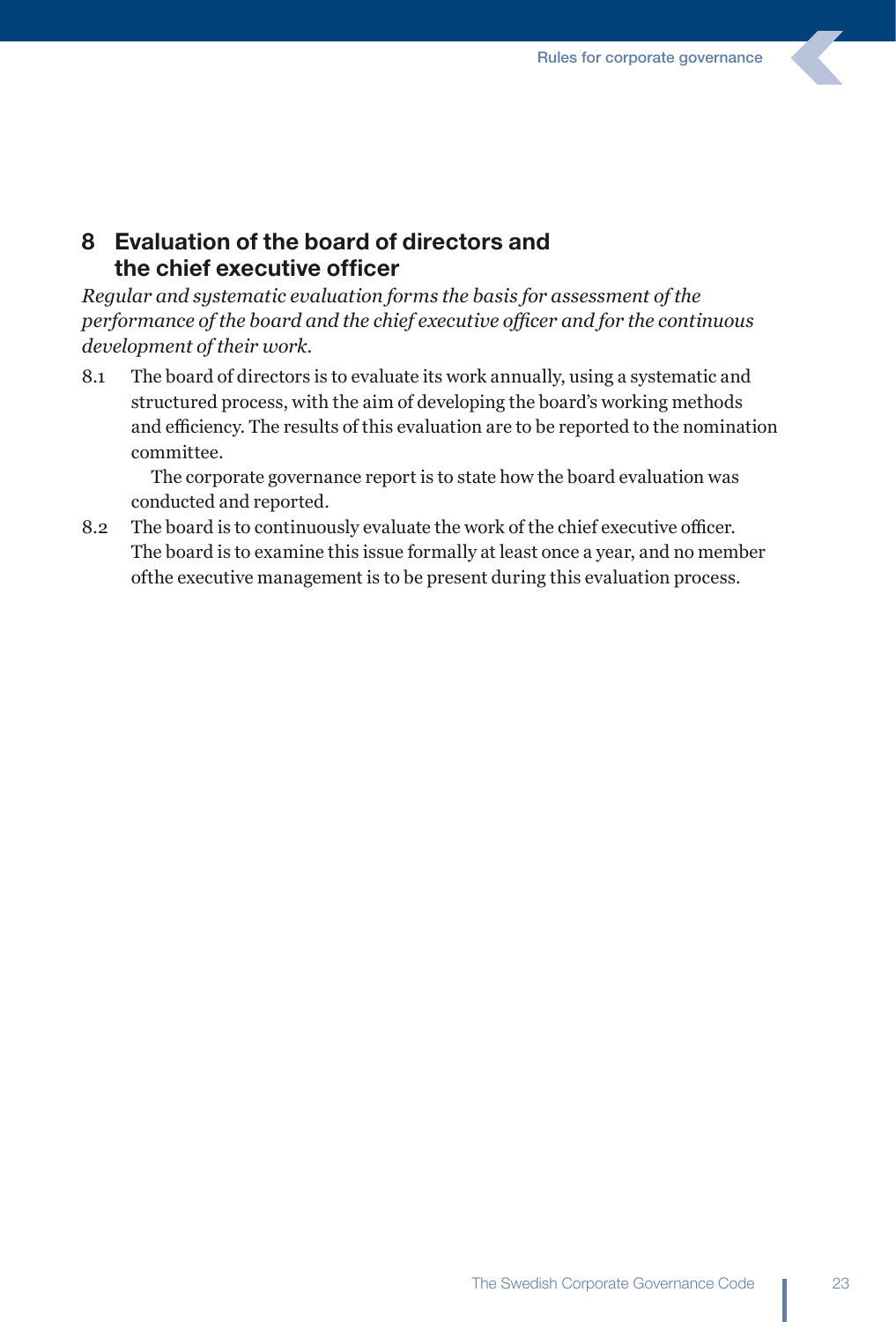### 9 Remunerationof the board and executive management

*The company is to have formal and openly stated processes for deciding on remuneration of members of the board and the executive management.*

 *Remuneration and other terms of employment or assignment of members of the board and the executive management are to be designed with the aim of ensuring that the company has access to the competence required at a cost appropriate to the company, and that they have the intended effects for the company's operations.*

- 9.1 The board is to establish a remuneration committee, whose main tasks are to:
	- prepare the board's decisions on issues concerning principles for remuneration, remunerations and other terms of employment for the executive management,
	- monitor and evaluate programmes for variable remuneration to the executive management, both ongoing programmes and those that have ended during the year, and
	- monitor and evaluate the application of the guidelines for remuneration to the board and executive management that the shareholders' meeting is legally obliged to establish<sup>20</sup>, as well as the current remuneration structures and levels in the company.
- 9.2 The chair of the board may chair the remuneration committee. The other shareholders' meeting-elected members of the committee are to be independent of the company and its executive management.21

 If the board considers it is more appropriate, the entire board may perform the remuneration committee's tasks, on condition that no board member who is also a member of the executive management participates in this work.

- 9.3 If the remuneration committee or the board uses the services of an external consultant, it is to ensure that there is no conflict of interest regarding other assignments this consultant may have for the company or its executive management.
- 9.4 Variable remuneration is to be linked to predetermined and measurable performance criteria<sup>22</sup> aimed at promoting the company's long-term value creation.

<sup>&</sup>lt;sup>20</sup> The stipulation that the shareholders' meeting is to establish guidelines for executive remuneration is found in chapter 7, section 61 of the Swedish Companies Act (2005:551). The guidelines are to contain the criteria stated in chapter 8, sections 51-53 of the Act.

<sup>&</sup>lt;sup>21</sup> For assessment of independence with regard to the company and its executive management, see 4.4.

<sup>&</sup>lt;sup>22</sup> The criteria may be of different kinds, including own investment, e.g. through participation in a share savings programme. The term measurable is used to indicate that it should be possible to evaluate to what extent the criteria have been fulfilled.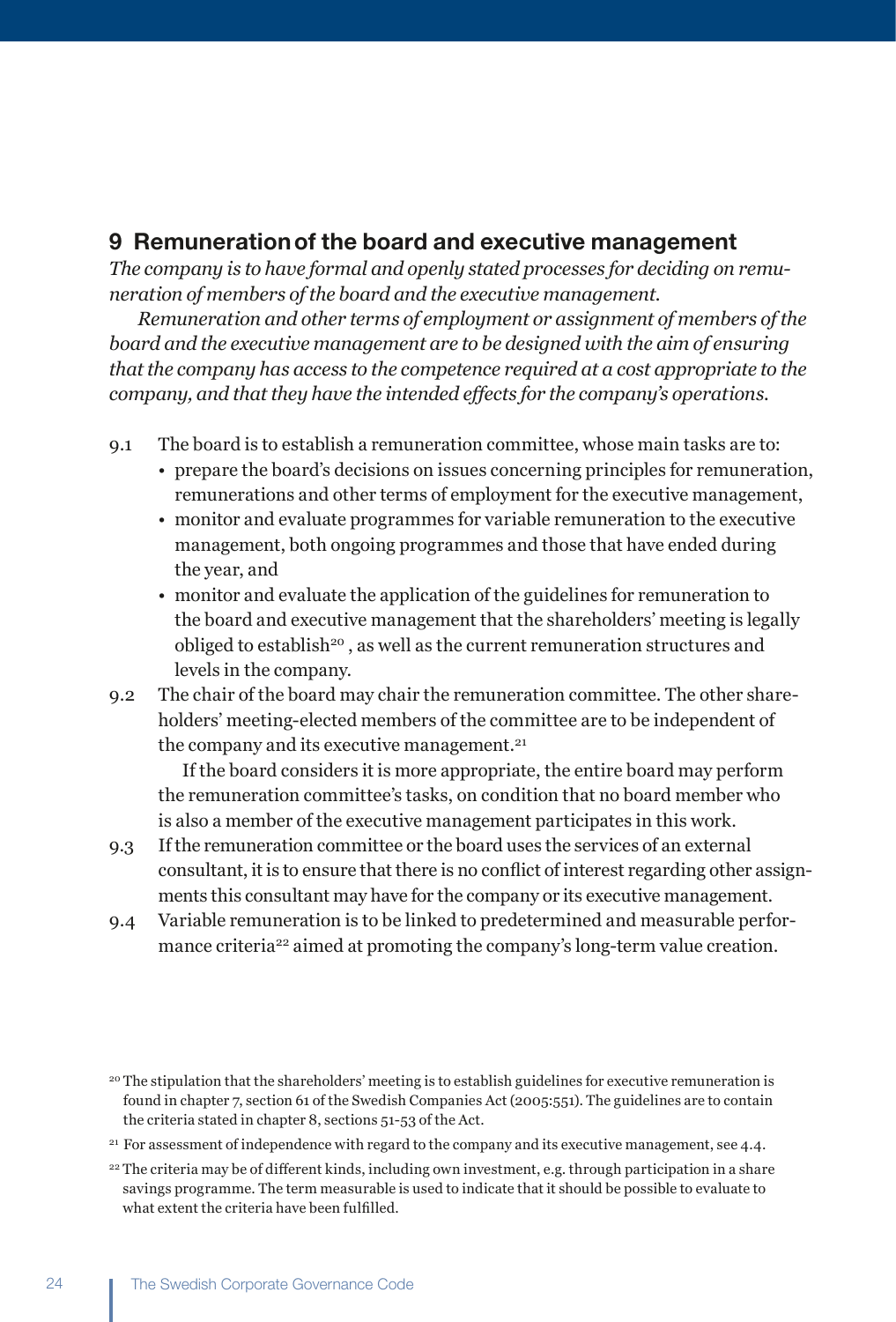- 9.5 Variable remuneration paid in cash is to be subject to predetermined limits regarding the total outcome.23
- 9.6 The shareholders' meeting is to decide on all share and share-price related incentive programmes for the executive management. The decision of the shareholders' meeting is to include all the principle conditions of the programme.<sup>24</sup>
- 9.7 Share and share-price related incentive programmes are to be designed with the aim of achieving increased alignment between the interests of the participating individual and those of the company's shareholders. The vesting period or the period from the commencement of an agreement to the date for acquisition of shares is to be no less than three years.

 Programmes that involve acquisition of shares are to be designed so that a personal holding of shares in the company is promoted.

 Programmes designed for board members are to be devised by the company's owners and to promote long-term ownership of shares.25

- 9.8 Fixed salary during a period of notice and severance pay are together not to exceed an amount equivalent to the individual's fixed salary for two years.
- 9.9 Guidelines regarding remuneration to the board and executive management are also to cover salary and other remuneration to other members of the executive management.26

<sup>23</sup> Such limits do not need to be specified as cash amounts, but may also be defined in other ways.

- 24 Issues such as decision-making processes and what type of information and documentation is required to make decisions on share and share-price related incentive programmes are also regulated by mandatory rules in Chapter 16 of the Companies Act and by rulings made by the Swedish Securities Council, primarily Ruling AMN 2002:1.
- <sup>25</sup> That board members who are not also employees of the company are not to participate in programmes designed for the executive management or other employees is a result of Swedish Securities Council Ruling AMN 2002:1.
- <sup>26</sup> Chapter 8, section 51 of the Swedish Companies Act (2005:551) states that the board of directors is to draw up a proposal to the annual general meeting regarding guidelines for salary and other remuneration to the members of the board of directors, the chief executive officer and the deputy chief executive officer.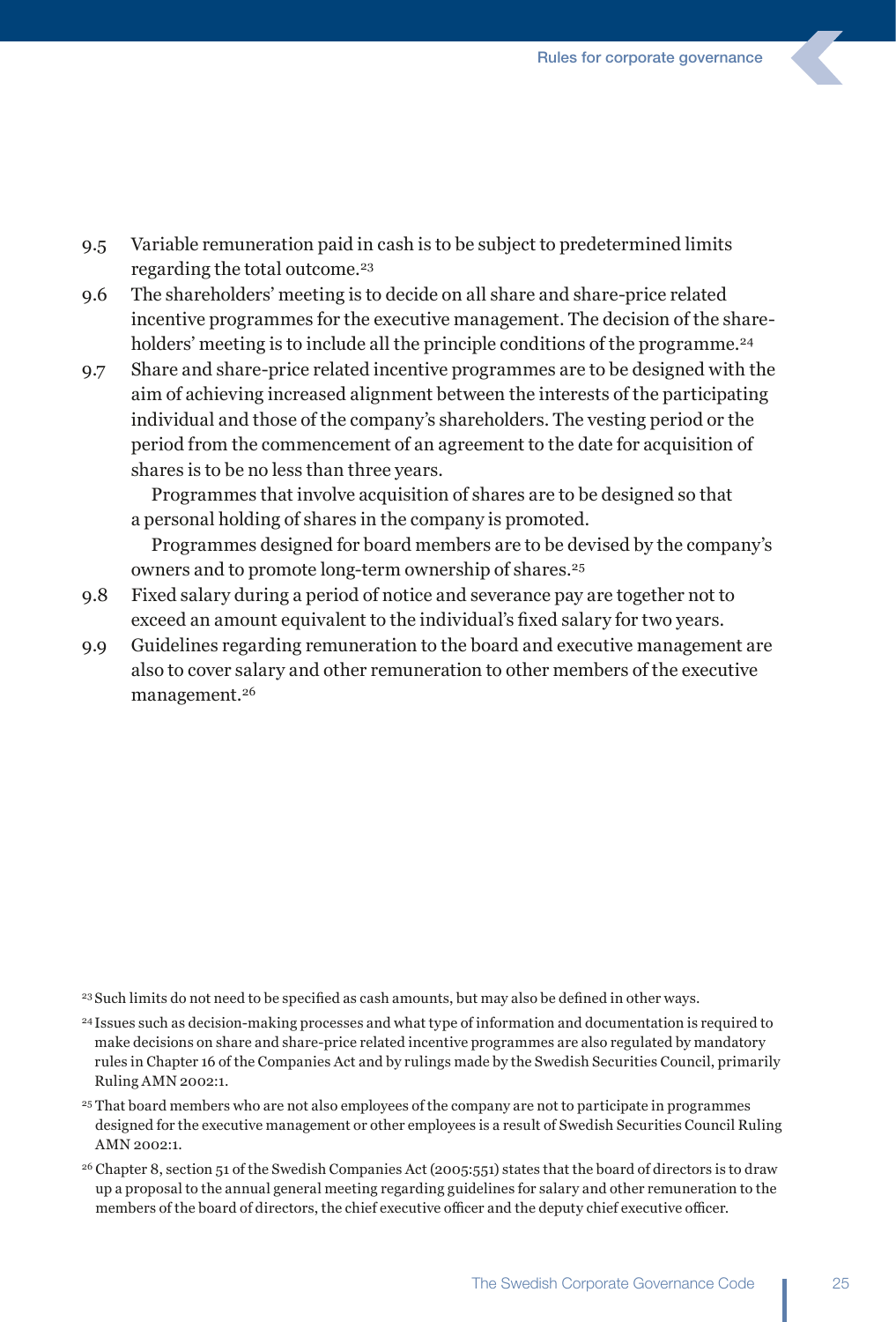### 10 Information on corporate governance, sustainability and remuneration $27$

*The board of directors is to inform the shareholders and the capital market annually regarding corporate governance functions in the company and how the company applies the Code. This information is to be published in a corporate governance report 28 and on the company's website. The corporate governance report should focus on company-specific conditions and need not duplicate the content of existing legislation or other regulation.* 

 *The boards of certain companies are to provide annually, in a sustainability report made available on the company's website, the information to shareholders and the capital market on sustainability issues that is necessary for an understanding of the company's development, position and results, as well as the environmental impact of its operations.29*

 *The remuneration report that is to be presented annually to the annual general meeting for approval is to be made available on the company's website.30*

- 10.1 In its corporate governance report, the company is to state clearly
	- which Code rules it has not complied with,
	- explain the reasons for each case of non-compliance and
	- describe the solutions it has adopted instead.

- <sup>28</sup> The requirement to produce a corporate governance report is stipulated in chapter 6, sections 6-9 of the Annual Accounts Act (1995:1554).
- <sup>29</sup> The requirement to publish a sustainability report, and which companies are required to do so, is contained in chapter 6, sections 10-14 and in chapter 7, sections 31a-31c of the Annual Accounts Act (1995:1554).
- <sup>30</sup> The requirements regarding submission of a remuneration report for approval by the annual general meeting, the content of the report and making it available on the company's website are found in chapter 7, section 62 and chapter 8, section 53 a of the Companies Act (2005:551).

<sup>27</sup> The rules in Chapter 10 of the Code are to be complied with by all companies that apply the Code. No deviation with accompanying explanation is permitted with regard to these rules.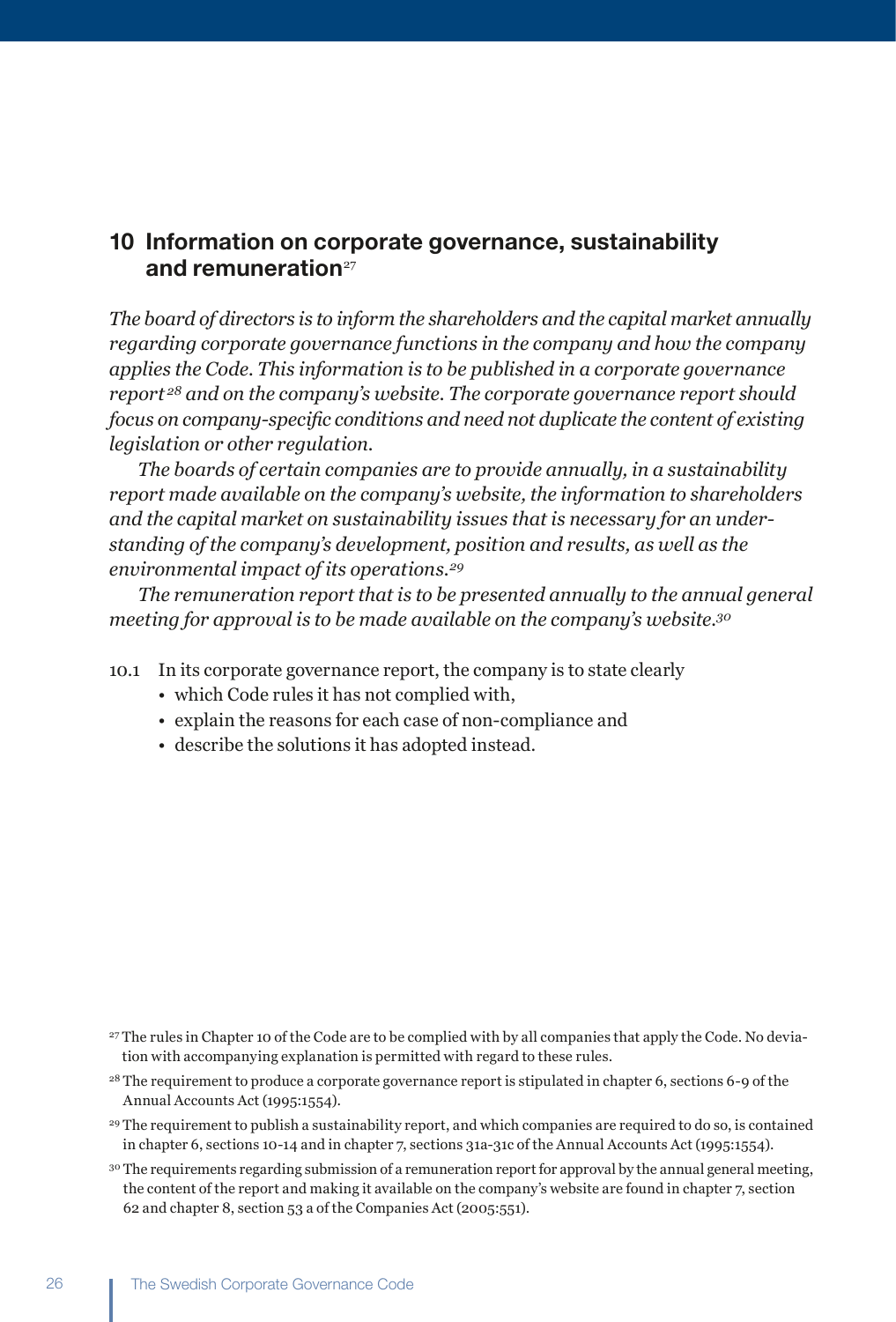- 10.2 As well as the items stipulated by legislation,31 the following information is to be included in the corporate governance report if it is not presented in the annual report:
	- the composition of the company's nomination committee. If any member of the committee has been appointed by a particular owner, the name of this owner is also to be stated,
	- the information on each member of the board that is required by the third paragraph of Code rule 2.6,
	- the division of duties among members of the board and how the work of the board was conducted during the most recent financial year, including the number of board meetings held and each member's attendance at board meetings,
	- the composition, tasks and decision-making authority of any board committees, and each member's attendance at the respective committee's meetings,
	- how board evaluation<sup>32</sup> was conducted and reported,
	- a description of internal controls in accordance with paragraph 3 of rule 7.3 and with rule 7.4,
	- for the chief executive officer:
		- year of birth, principal education and work experience,
		- significant professional commitments outside the company, and
		- holdings of shares and other financial instruments in the company or similar holdings by related natural or legal persons<sup>33</sup>, as well as significant shareholdings and partnerships in enterprises with which the company has important business relations, and
	- any infringement of the stock exchange rules applicable to the company, or any breach of good practice on the securities market reported by the relevant exchange's disciplinary committee or the Swedish Securities Council during the most recent financial year.

<sup>31</sup> The information to be included in the corporate governance report is stipulated in chapter 6, section 6 of the Annual Accounts Act (1995:1554).

<sup>32</sup> See rule 8.1.

<sup>33</sup> See footnote 12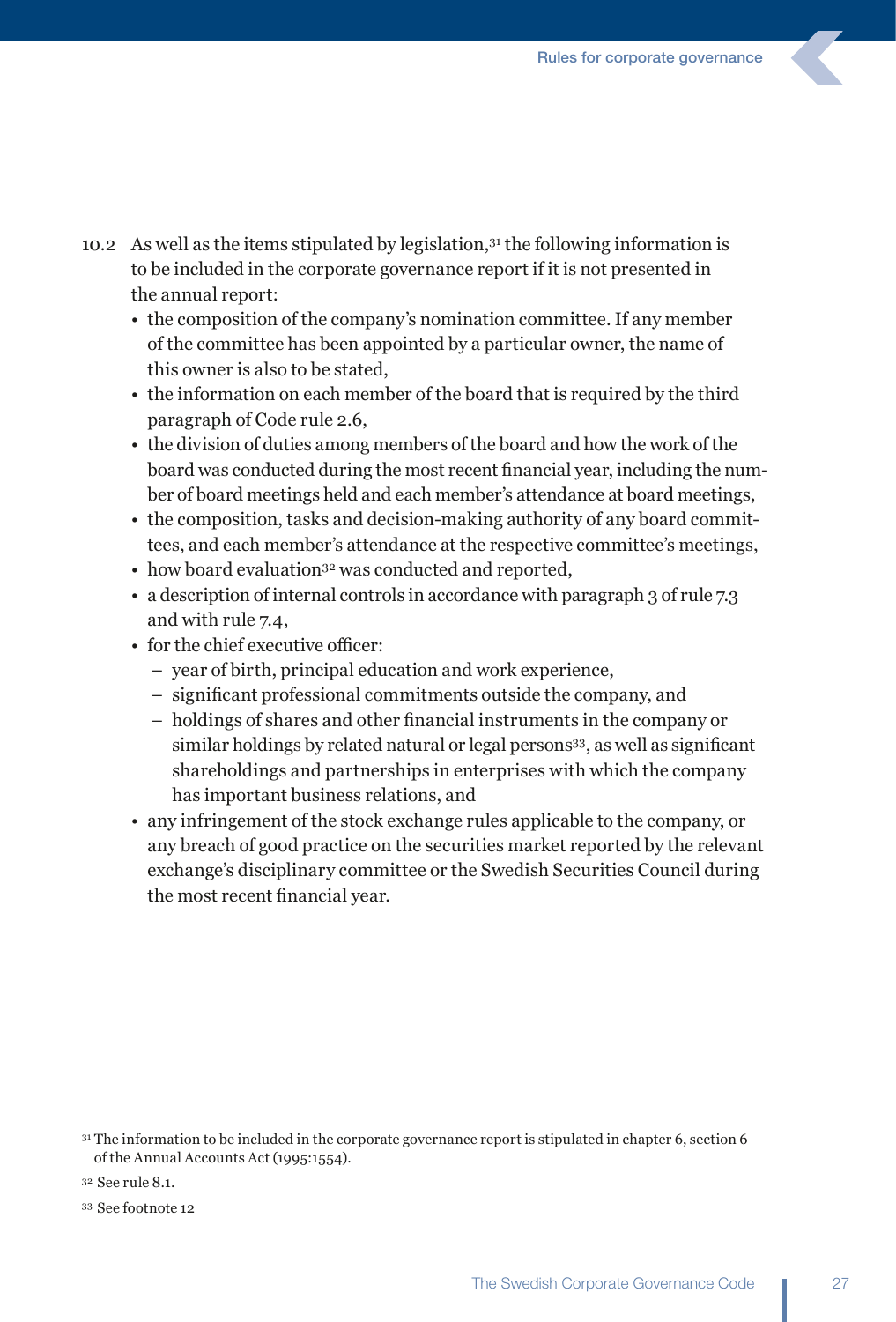10.3 The company is to have a section of its website devoted to corporate governance matters, where the company's ten most recent corporate governance reports are to be posted, together with that part of the audit report which deals with the corporate governance report or the auditor's written statement on the corporate governance report34.

 The corporate governance section of the website is to include the company's current articles of association, along with any other information required by the Code.35 It is also to include information regarding:

- members of the board, the chief executive officer and the company auditor, 36 and
- the company's instructions to the nomination committee.37
- 10.4 Companies which are legally required to publish a sustainability report and companies which voluntarily publish such a report are to make available on their websites the ten most recent years' sustainability reports, along with that part of the auditor's report which covers the sustainability report or the auditor's written statement on the sustainability report.38
- 10.5 The remuneration report is to contain a reference to where in the company's annual report the information required by chapter 5, sections 40-44 of the Annual Accounts Act (1995:1554) is to be found.
- 10.6 The remuneration report is to contain a summary description of each outstanding share and share-price related incentive programme and any such programme that was completed during the year.

- <sup>36</sup>  See the second and seventh points in the first paragraph of rule 10.2 regarding information on members of the board and the chief executive officer.
- <sup>37</sup> If the instructions to the nomination committee are only to be found in the minutes of the annual general meeting, the information may state this.
- <sup>38</sup> The requirement concerning auditor review of the sustainability report if it is included in the management report is contained in chapter 9, sections 31 and 38 of the Companies Act (2005:551). The requirement concerning auditor review if the sustainability report is published separately from the annual report is contained in chapter 6, section 14 and chapter 7, section 31c of the Annual Accounts Act (1995:1554).

<sup>34</sup> The requirement for an auditor review of the corporate governance report if it is included in the director's report or of the information that is otherwise found in the company's or group's director's report is stipulated in chapter 9, section 31 of the Companies Act (2005:551). The requirement for auditor review if the corporate governance report is published separately from the annual report is stipulated in chapter 6, section 9 of the Annual Accounts Act (1995:1554).

<sup>35</sup> See 1.1, 2.5 and 2.6.